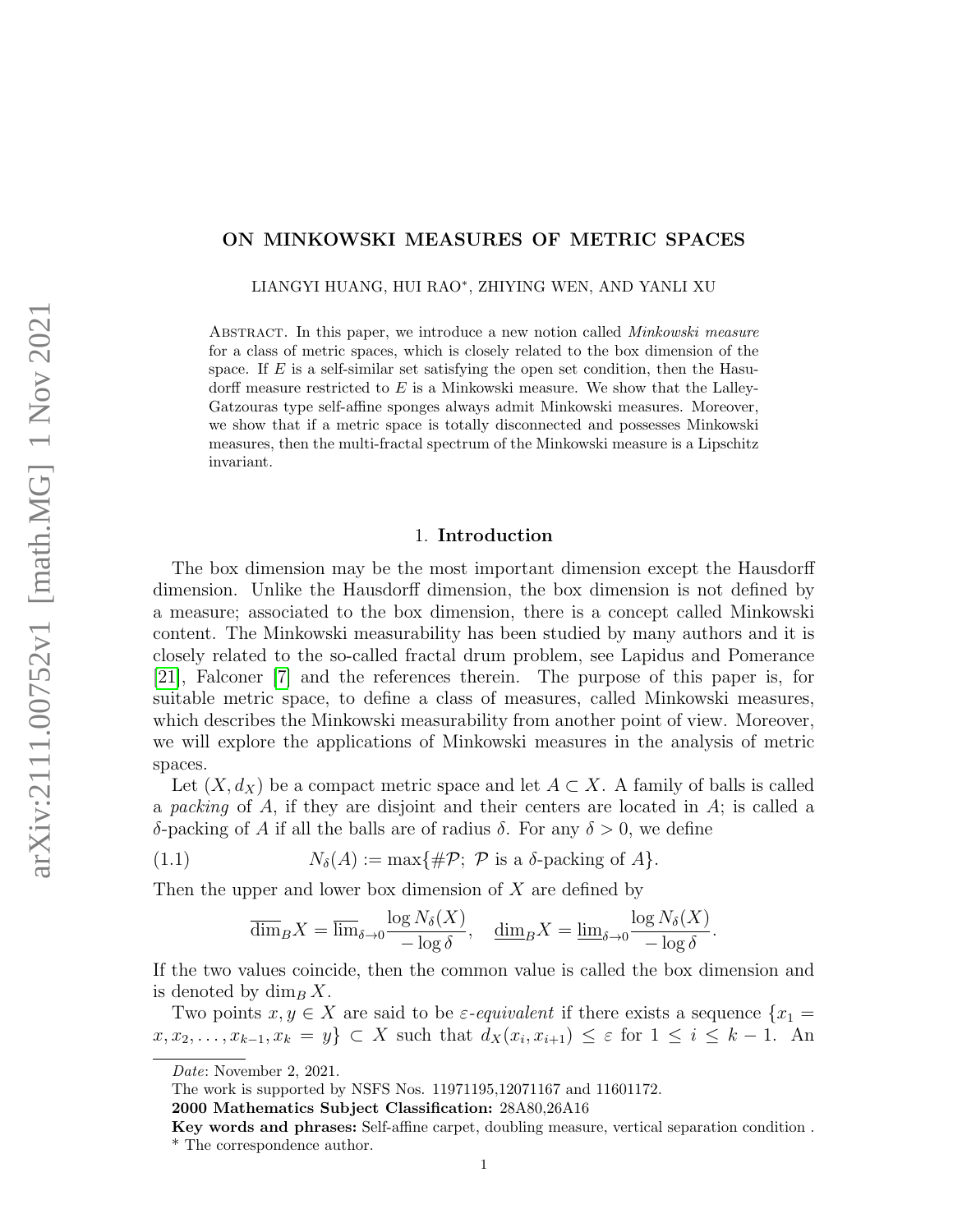ε-equivalent class is called an ε-component of X. Let  $\mathcal{C}(X,\varepsilon)$  be the collection of  $\varepsilon$ -components of X.

We introduce a notion of Minkowski measure as follows.

**Definition 1.1** (Minkowski measure). Let X be a compact metric space such that  $\beta = \dim_B X$  exists. A Borel measure  $\mu$  on X is called a *Minkowski measure* of X, if there is a constant  $M > 0$ , such that for any  $\varepsilon$ -connected component R,

<span id="page-1-1"></span>(1.2) 
$$
M^{-1}\mu(R) \le N_{\delta}(R)\delta^{\beta} \le M\mu(R)
$$

holds for  $\delta$  small enough.

Recall that two Borel measures  $\mu$  and  $\nu$  on X are said to be *equivalent*, and denoted by  $\mu \sim \nu$ , if there exists  $\zeta > 0$  such that  $\zeta^{-1}\mu(\cdot) \leq \nu(\cdot) \leq \zeta \mu(\cdot)$ . If X is totally disconnected, then all the Minkowski measures form an equivalent class with respect to the relation ∼. Precisely, we have

<span id="page-1-0"></span>**Theorem 1.1.** Let X be a compact metric space and  $\mu$  be a Minkowski measure of it. If X is totally disconnected then  $\mu'$  is a Minkowski measure of X if and only if  $\mu \sim \mu'.$ 

An *iterated function system* (IFS) is a family of contractions  $\{\varphi_j\}_{j=1}^N$  on  $\mathbb{R}^d$ , and the *attractor* of the IFS is the unique nonempty compact set E satisfying  $E =$  $\bigcup_{j=1}^{N} \varphi_j(E)$  and it is called a *self-similar set* [\[14\]](#page-13-1) if all  $\varphi_j$  are similitudes. It is not hard to show that a self-similar set satisfying the OSC always admits Minkowski measures (Theorem [5.1\)](#page-9-0).

**Example 1.2.** Let  $F_{\lambda}$  be the self-similar set generated by the IFS

$$
\left\{f_1(x) = \frac{x}{3}, f_2(x) = \frac{x+1}{3}, f_3(x) = \frac{x+\lambda}{3}\right\}.
$$

When  $\lambda$  is an irrational number, it is shown by Kenyon ([\[17\]](#page-13-2)) that the Lebesgue measure of  $F_{\lambda}$  is zero, and it is proved by Hochman ([\[13\]](#page-13-3)) that  $\dim_H F_{\lambda} = \dim_B F_{\lambda}$ 1. Therefore the Minkowski content of  $F_{\lambda}$  is zero, and  $F_{\lambda}$  does not admit any Minkowski measure by Lemma [2.3.](#page-5-0)

It is shown (Rao et al. [\[35\]](#page-14-1)) that McMullen-Bedford carpets always admit Minkowski measures. Let  $2 \leq m < n$  be two integers and denote by  $\text{diag}(n, m)$  the  $2 \times 2$  diagonal matrix. Let  $\mathcal{D} \subset \{0, 1, \ldots, n-1\} \times \{0, 1, \ldots, m-1\}$ . For  $d \in \mathcal{D}$ , define

$$
S_d(z) = \text{diag}(n^{-1}, m^{-1})(z + d),
$$

then  ${S_d}_{d\in\mathcal{D}}$  is an iterated function system (IFS), and its invariant set, which we denote by  $K(n, m, \mathcal{D})$ , is called a *Bedford-McMullen* carpet. See [\[3,](#page-13-4) [27\]](#page-14-2). Let  $s = \dim_H K$ . Y. Peres ( [\[31\]](#page-14-3)) showed that the s-dimensional Hausdorff measure of  $E$  is infinity apart from the exception case that the Hausdorff dimension and box dimension coincide. Nevertheness, it is shown by Rao *et al.* [\[35\]](#page-14-1) that the uniform Bernoulli measure of  $K(n, m, \mathcal{D})$  is a Minkowski measure.

The second part of the paper focus on Lipschitz invariants related to Minkowski measures.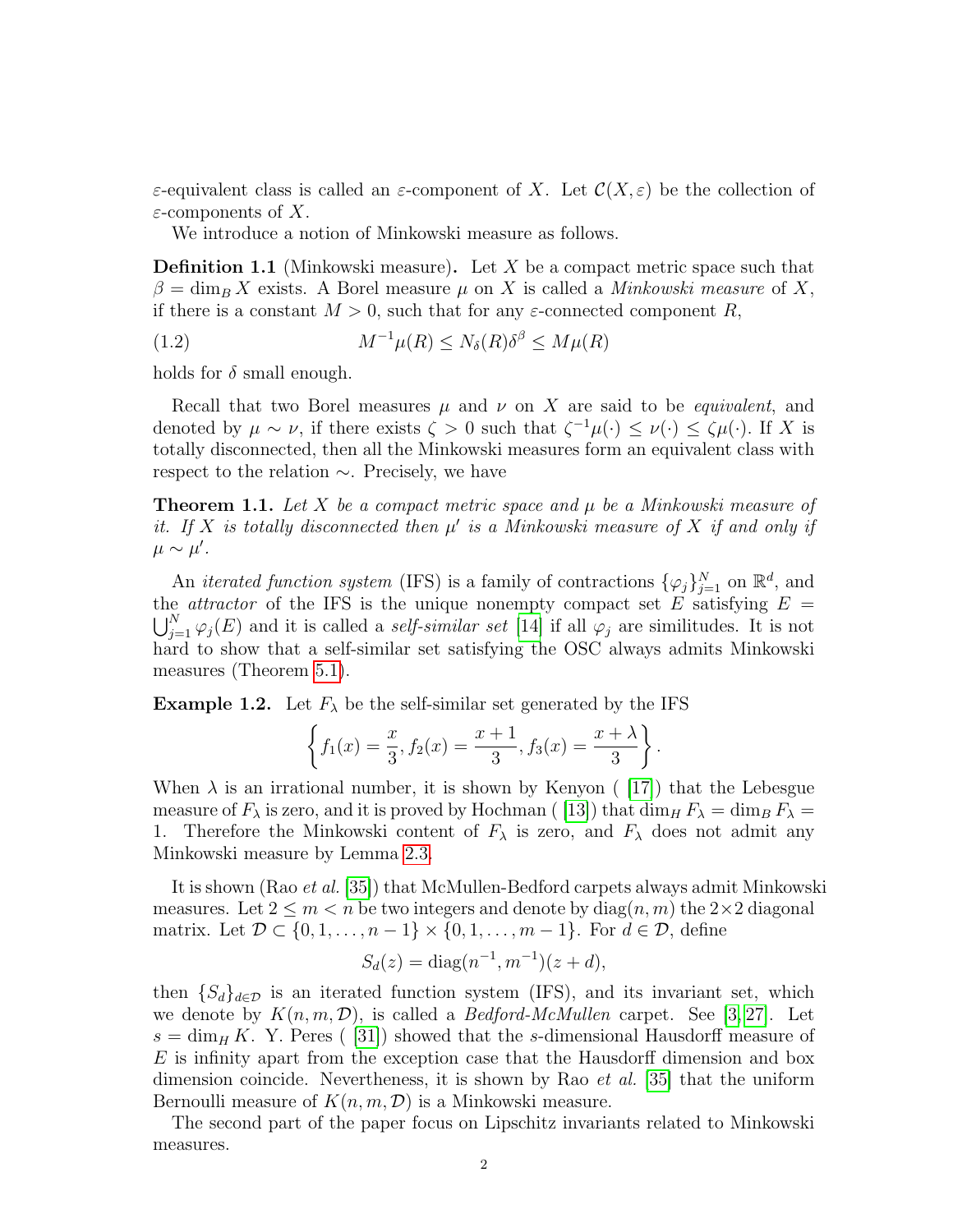Let X be a metric space and  $\mu$  a Borel measure on X. Let Y be another metric space and let  $f: X \to Y$  be a Borel measurable function. We shall denote by  $f^*\mu$ the measure on Y defined by  $f^*\mu(B) = \mu(f^{-1}(B))$  for every Borel set  $B \subset Y$ .

We shall use  $B(x, r)$  to denote the open ball with center x and radius r.

A metric space X is said to be a doubling space, if there is a constant  $C_1 > 0$ such that for any  $x \in X$  and  $r > 0$ ,  $B(x, 2r)$  contains at most  $C_1$  disjoint balls of radius r. (See [\[12\]](#page-13-5)). Clearly doubling property is invariant under bi-Lipschitz maps. We show that

<span id="page-2-0"></span>**Theorem 1.2.** Let  $X$  and  $Y$  be two compact doubling spaces which are totally disconnected. Suppose  $\mu$  is a Minkowski measure of X. If  $f: X \to Y$  is bi-Lipschitz, then  $f^*\mu$  is a Minkowski measure of Y.

A special case of the above theorem is proved in [\[35\]](#page-14-1), where both X and Y are Bedford-McMullen carpets. As a corollary of the above theorem, we have

Corollary 1.3. Let X and Y be two totally disconnected compact doubling spaces. Suppose  $\mu$  and  $\nu$  are Minkowski measures of X and Y, respectively. If  $f: X \to Y$ is bi-Lipschitz, then  $f^*\mu \sim \nu$ , consequently,  $\mu$  and  $\nu$  have the same multifractal spectrum, and  $\mu$  is doubling if and only if  $\nu$  is doubling.

Thirdly, we give a criterion for Minkowski measure, and we show that a large class of self-affine sets admits Minkowski measures.

**Definition 1.4** (Diagonal IFS ( [\[5\]](#page-13-6))). Fix  $d \ge 1$ , and let  $D = 1, \ldots, d$ . For each  $i \in D$ , let  $A_i$  be a finite index set, and let  $\Phi_i = (\phi_{a,i})_{a \in A_i}$  be a collection of contracting similarities of [0, 1], called the base IFS in coordinate i. Let  $A = \prod_{i \in D} A_i$ , and for each  $\mathbf{a} = (a_1, \ldots, a_d) \in A$ , consider the contracting affine map  $\phi_{\mathbf{a}}:[0,1]^d \to [0,1]^d$ defined by the formula

$$
\phi_{\mathbf{a}}(x_1,\ldots,x_d)=(\phi_{\mathbf{a},1}(x_1),\ldots,\phi_{\mathbf{a},d}(x_d)),
$$

where  $\phi_{\mathbf{a},i}$  is shorthand for  $\phi_{i,a_i}$  in the formula above. Then we can get

$$
\phi_{\mathbf{a}}\left([0,1]^d\right) = \prod_{i \in D} \phi_{\mathbf{a},i}([0,1]) \subset [0,1]^d.
$$

Given  $\mathcal{D} \subset A$ , we call the collection  $\Phi = (\phi_{\mathbf{a}})_{\mathbf{a} \in \mathcal{D}}$  a diagonal IFS; and call the invariant set of  $\Phi$  a *diagonal self-affine sponge*.

**Remark 1.5.** (i) If for each  $i \in D$ ,  $\{\phi_{a,i}[0,1); a \in A_i\}$  is a partition of [0, 1), then we call  $\Lambda$  a *Barański sponge*. In particular, if  $d = 2$ , then we call  $\Lambda$  a Barański carpet. Baran´ski  $\binom{[1]}{[1]}$  $\binom{[1]}{[1]}$  $\binom{[1]}{[1]}$  computed the Hausdorff dimension and box dimension of Baran´ski carpet.

Furthermore, if the contraction ratios of  $\phi_{a,i}$ 's are all equal, then  $\Lambda$  is called a self-affine Sierpinski sponge by Kenyon and Peres. If  $d = 2$  in this case,  $\Lambda$  is the well known Bedford-McMullen carpet.

(ii) Feng and Wang ( [\[11\]](#page-13-8)) calculated the dimension of Bernoulli measures of two-dimensional diagonal self-affine sponges. They also obtained a formula for the box dimension.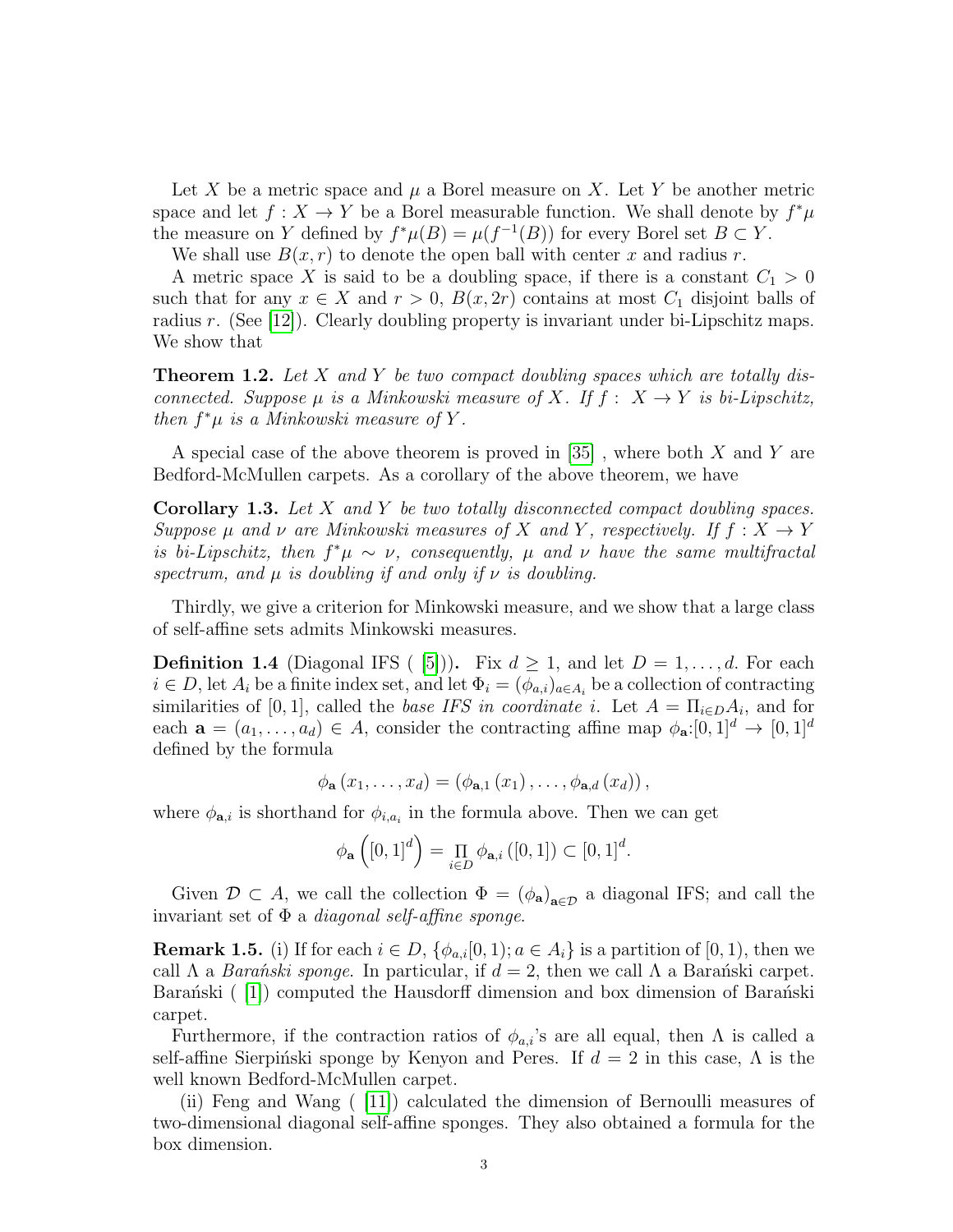We say that  $\Phi$  satisfies the *coordinate ordering condition* if there exists a permutation  $\sigma$  of  $\{1, 2, \ldots, d\}$  such that for all  $\mathbf{a} = (\mathbf{a}_1, \ldots, \mathbf{a}_d) \in \mathcal{D}$ ,

<span id="page-3-2"></span>
$$
|\phi'_{\mathbf{a},\sigma(1)}| > \cdots > |\phi'_{\mathbf{a},\sigma(d)}|.
$$

In this paper, we consider diagonal self-affine sponges satisfying the coordinate ordering condition. For simplicity, we always assume that

$$
|\phi'_{\mathbf{a},1}| > \cdots > |\phi'_{\mathbf{a},d}|
$$

for all  $\mathbf{a} \in \mathcal{D}$  in the sequel. See Figure [1](#page-3-0) (c) for an example with  $d = 2$ .



<span id="page-3-0"></span>FIGURE 1. (a) is a Bedford-McMullen carpet; (b) is a Baranski carpet; (c) is a Lalley-Gatzouras carpet, a 2-dimensional case of diagonal self-affine sponge, which satisfies the coordinate ordering condition.

Let  $\pi_j : \mathbb{R}^d \to \mathbb{R}^j$  be the projection map defined by  $\pi_j(x_1, \ldots, x_d) = (x_1, \ldots, x_j)$ . Let

<span id="page-3-1"></span>(1.4) 
$$
\Phi_{\{1,...,j\}} = ((\phi_{\mathbf{a},1}, \ldots, \phi_{\mathbf{a},j}))_{\mathbf{a} \in \pi_j(E)},
$$

which is an IFS on  $\mathbb{R}^j$ . Here we emphasize that each map occurs at most once in the above IFS.

**Definition 1.6** (Neat projection condition). Let  $\Lambda_{\Phi}$  be a diagonal self-affine sponge satisfies the coordinate ordering condition. We say  $\Phi$  satisfies the *neat projection* condition, if for each  $j \in \{1, \ldots, d\}$ , the IFS  $\Phi_{\{1,\ldots,j\}}$  satisfies the open set condition with the open set  $\mathbb{I}^j = (0,1)^j$ , that is,

$$
\left(\phi_{\mathbf{a},\{1,\ldots,j\}}\left(\mathbb{I}^j\right)\right)_{\mathbf{a}\in\pi_j(E)}
$$

is disjoint.

Now let  $\Lambda_{\Phi}$  be a diagonal self-affine sponge satisfies the coordinate ordering condition as well as the neat projection condition, which is a generalization of the Lalley-Gatzouras carpets [\[20\]](#page-14-4). We define a sequence  $(\beta_j)_{j=1}^d$  inductively as follows.

Let  $\beta_1 > 0$  be the unique real number such that

$$
\sum_{f_1 \in \Phi_{\{1\}}} (f'_1)^{\beta_1} = 1.
$$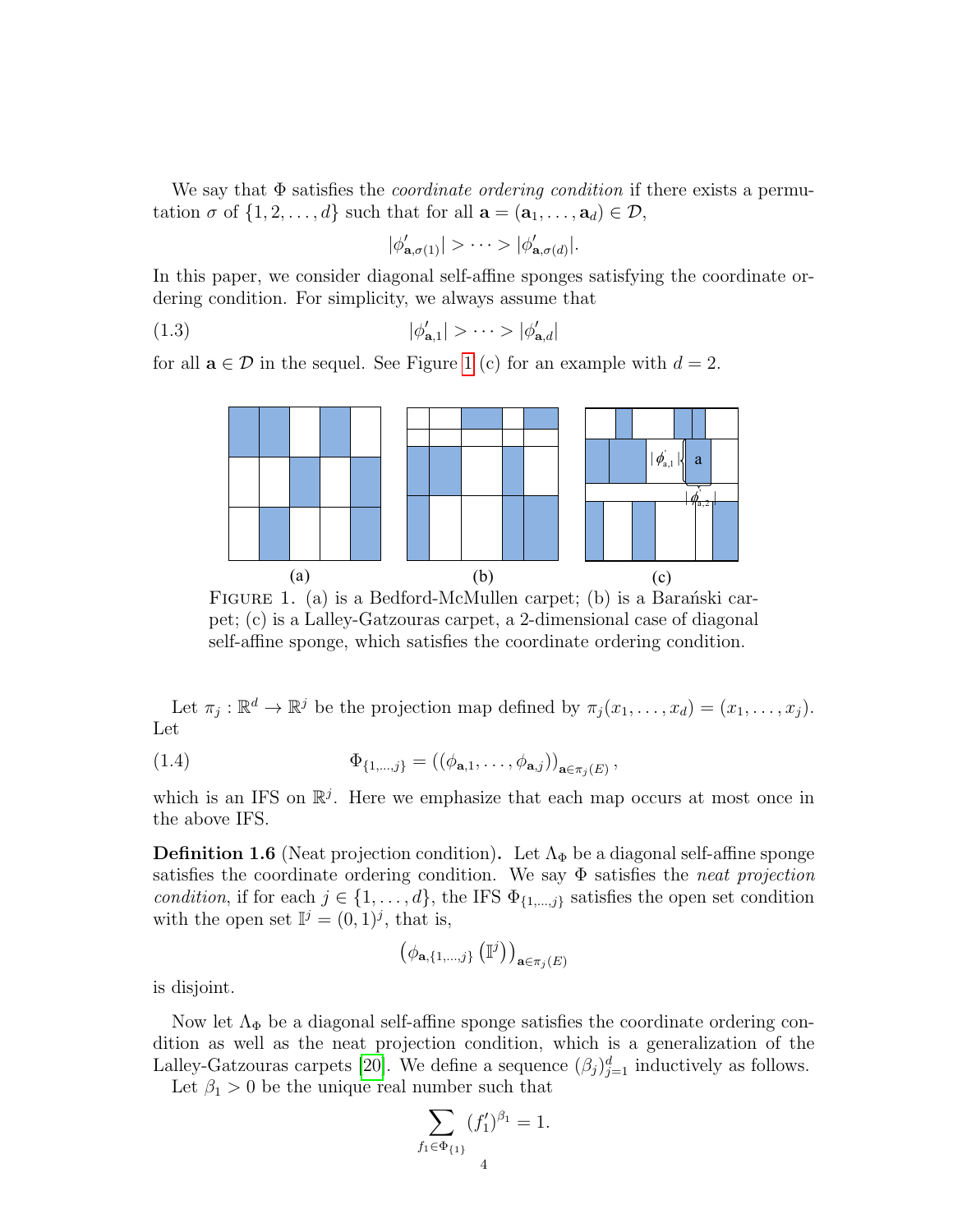If  $\beta_1, \ldots, \beta_{j-1}$  are defined, we define  $\beta_j > 0$  to be the unique positive real number such that

<span id="page-4-0"></span>
$$
\sum_{(f_1,\ldots,f_j)\in\Phi_{\{1,\ldots,j\}}}\prod_{k=1}^j(f'_k)^{\beta_k}=1.
$$

For  $\mathbf{a} \in E$ , we define

(1.5) 
$$
p_{\mathbf{a}} = \prod_{j=1}^{d} (f'_j)^{\beta_j}.
$$

Then  $(p_a)_{a \in E}$  is a probability weight. We denote by  $\mu$  the Bernoulli measure defined by this probability weight. We show that

<span id="page-4-3"></span>**Theorem 1.3.** Let  $\Lambda_{\Phi}$  be a diagonal self-affine sponge satisfies the coordinate ordering condition as well as the neat projection condition. Then

$$
\dim_B \Lambda_{\Phi} = \sum_{j=1}^d \beta_j.
$$

Moreover, if  $\Lambda_{\Phi}$  is totally disconnected, then the Bernoulli measure  $\mu$  defined by the weight in [\(1.5\)](#page-4-0) is a Minkowski measure.

The box dimension of Baranchiski measures are computed in  $[1]$ , but we do not know whether every Baranski carpet admits a Minkowski measure. In Section 6, we discuss the Minkowski measures of some symbolic spaces.

The paper is organized as follows.

# 2. Proof of Theorem [1.1](#page-1-0)

Let  $(X, d)$  be a metric space. Let  $\delta > 0$ . For a set  $A \subset X$ , let  $U(A, \delta) := \{x \in$  $X; |x - a| \leq \delta$  for some  $a \in A$ , which is called the  $\delta$ -neighbourhood of A. Let H be the collection of all compact subsets of X. If  $A, B \in \mathcal{H}$ , the Hausdorff metric D is defined as follows

$$
D(A, B) = \inf \{ \delta | A \subset U(B, \delta) \text{ and } B \subset U(A, \delta) \}.
$$

<span id="page-4-1"></span>**Lemma 2.1** ( [\[29\]](#page-14-5) (Exercise 7 of §45)). If X is a compact metric space, then the space H is compact in the Hausdorff metric D.

For F being a collection of subsets of X, we use  $\sigma(\mathcal{F})$  to denote the  $\sigma$ -algebra generated by  $\mathcal{F}$ .

<span id="page-4-2"></span>**Lemma 2.2.** Let  $X$  be a compact metric space which is totally disconnected. Let  $\varepsilon_k \to 0$ . Then the family

$$
\mathcal{F} = \bigcup_{k \ge 1} \mathcal{C}(X, \varepsilon_k)
$$

generates the Borel algebra  $\mathcal{B}(X)$ .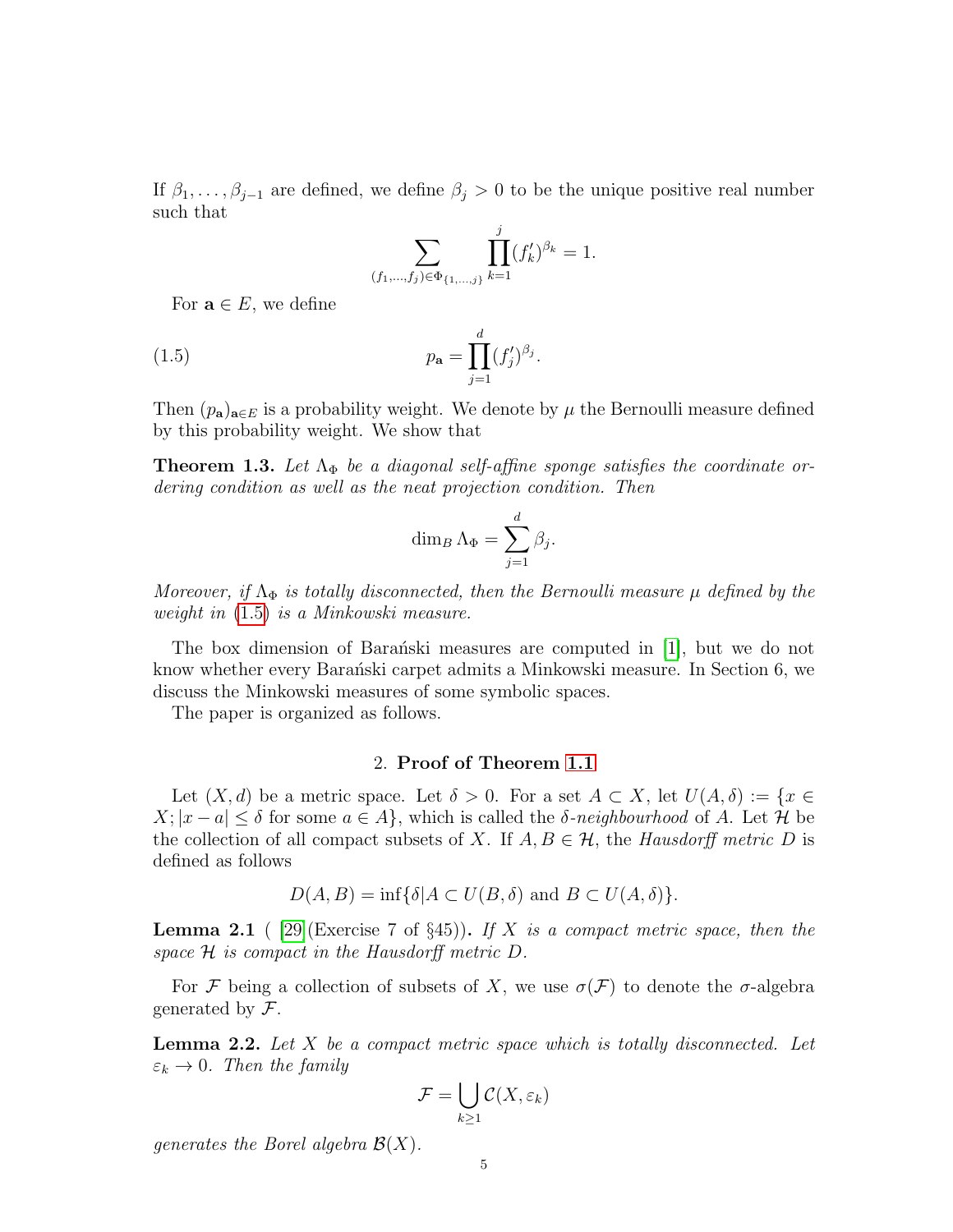*Proof.* Denote  $\mathcal{C}_k = \mathcal{C}(X, \varepsilon_k)$ . Let  $U \subset X$  be an open ball. Let

$$
U_k = \bigcup \{ A; \ A \in \mathcal{C}_k \text{ and } A \subset U \}.
$$

Let  $x \in U$ . Let  $A_k$  be the element in  $\mathcal{C}_k$  containing x. Since x is a trivial point, we claim that  $\lim_{k \to \infty} \text{diam}(A_k) = 0$ . Suppose on the contrary that  $\lim_{k \to \infty} \text{diam}(A_k) > 0$ . By Lemma [2.1,](#page-4-1) there is a subsequence of  $\{A_k\}_{k=1}^{\infty}$  which converges to a compact set  $K \subset X$ . Recall that a set E is said to be well-chained provided that for any real number  $\epsilon > 0$ , any two points  $a, b \in E$  are  $\epsilon$ -equivalent. Let  $\epsilon > 0$ , there exists  $k > 0$  such that  $\epsilon_k \leq \epsilon$  and  $D(A_k, K) \leq \epsilon$ . Let  $y := y_1, z := y_n$  be any two points of K, there exists  $\{x_1, \ldots, x_n\} \subset A_k$  such that  $d_X(x_1, y_1) \leq \epsilon$ ,  $d_X(x_n, y_n) \leq \epsilon$ and  $d_X(x_i, x_{i+1}) \leq \epsilon (1 \leq i \leq n-1)$ . For each  $x_i (2 \leq i \leq n-1)$ , there exist  $y_i(2 \leq i \leq n-1) \in K$  such that  $d_X(x_i, y_i) \leq \epsilon (2 \leq i \leq n-1)$ . We see that  $d_X(y_i, y_{i+1}) \leq 3\epsilon$  for all  $1 \leq i \leq n-1$ , which implies that y and z are 3 $\epsilon$ -equivalent. So K is well-chained. According to  $[38]$  (page 15), every compact well-chained set is connected, thus  $K$  is connected, which is a contradiction since  $X$  is totally disconnected. This proves that  $\lim_{k \to \infty} \text{diam}(A_k) = 0$ , and hence  $A_k \subset U$  for k large enough. Therefore,  $U_k$  increase to U. It follows that  $U \in \sigma(\mathcal{F})$  and  $\mathcal{B}(X) \subset \sigma(\mathcal{F})$ . The lemma is proved.

**Proof of Theorem [1.1](#page-1-0)**. Let  $\mu$  and  $\mu'$  be two Minkowski measures of X. Then by definition,  $\mu(R)$  and  $\mu'(R)$  are comparable when R is an  $\epsilon$ -connected component of X. By Lemma [2.2,](#page-4-2) such R generates  $\mathcal{B}(X)$ , hence  $\mu(R)$  and  $\mu'(R)$  are comparable for any Borel subset of X. The lemma is proved.  $\square$ 

2.1. Remarks on Minkowski content. For  $A \subset \mathbb{R}^n$ , and  $0 \le \beta \le n$ , the  $\beta$ dimensional upper Minkowski content is

$$
\mathcal{M}^{*\beta}(A) = \limsup_{\delta \to 0} \frac{\mathcal{L}^n(\{x; d(x, A) < \delta\})}{\delta^{n-\beta}}
$$

where  $\mathcal{L}^n$  is n-dimensional Lebesgue measure.

By taking lower limit instead of upper limit, we define the m-dimensional lower Minkowski content  $\mathcal{M}_{*}^{\beta}(A)$ . (See for instance, §3.1 of [\[9\]](#page-13-9).) The following lemma justifies the name of Minkowski measure.

<span id="page-5-0"></span>**Lemma 2.3.** Let X be a compact subset of  $\mathbb{R}^n$  with  $\beta = \dim_B X$ . If  $\mu$  is a Minkowski measure of X, then there exists a constant  $M_1 > 0$  such that for any  $\varepsilon$ -connected component R, it holds that

(2.1) 
$$
M_1^{-1}\mu(R) \leq \mathcal{M}_*^{\beta}(R) \leq \mathcal{M}^{*\beta}(R) \leq M_1\mu(R).
$$

Proof. Define

$$
g_{\delta}(A) = \frac{\mathcal{L}^n(\{x; d(x, A) < r\})}{\delta^n}.
$$

It is easy to show that

$$
g_{\delta}(A) \asymp N_{\delta}(A).
$$

Hence

$$
g_{\delta}(R) \asymp \mu(R)\delta^{-\beta},
$$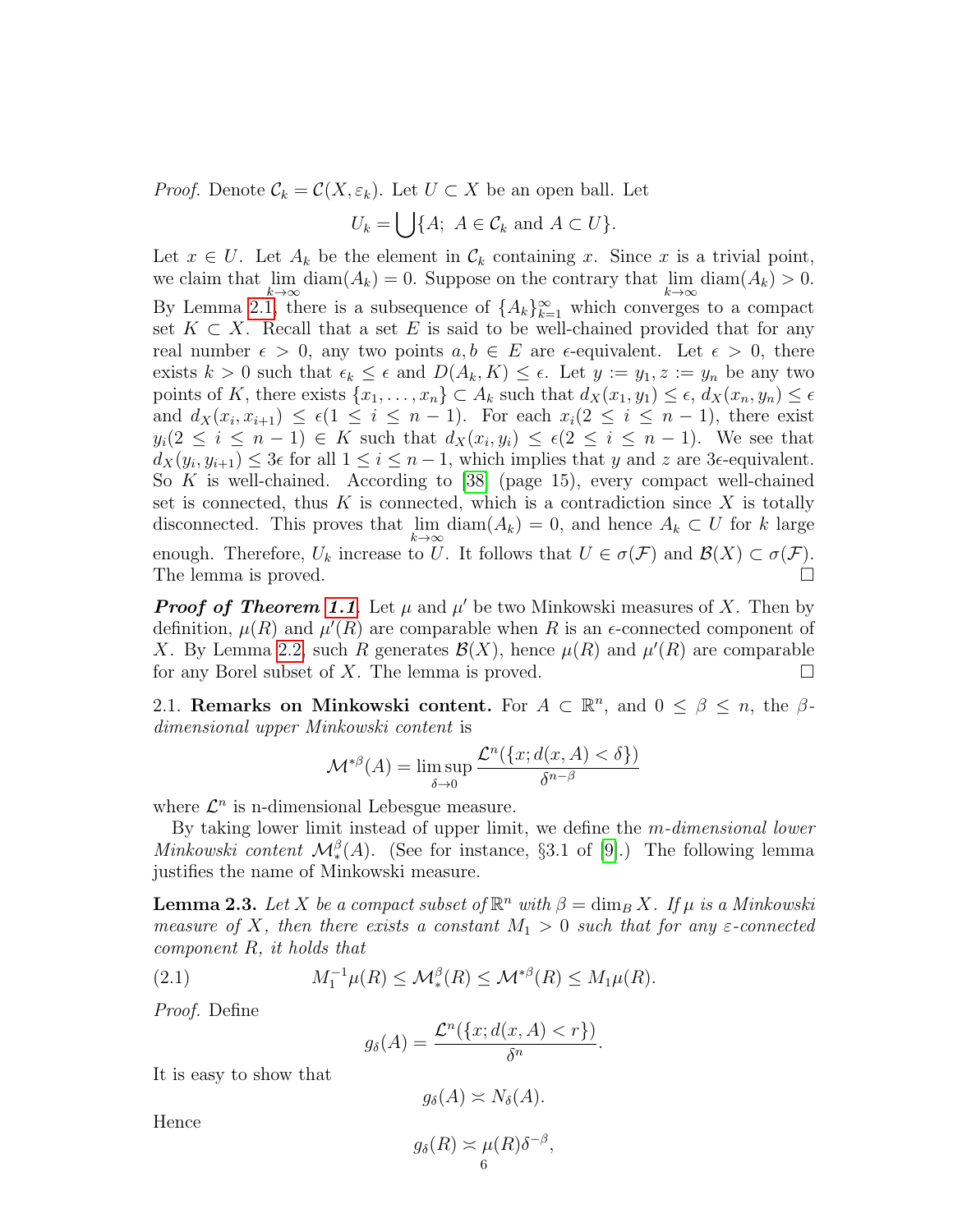which proves the lemma.  $\Box$ 

## 3. Proof of Theorem [3.1](#page-6-0)

Let  $X$  be a compact metric space with geometrically doubling property. A set  $R \subset X$  is called a *clopen set* if it is closed as well as open. Recall that  $N_{\delta}(A)$  is the maximum of cardinality of  $\delta$ -packings.

We call  $\{A_1, \ldots, A_k\}$  a partition of X, if  $X = \bigcup_{j=1}^k A_j$  and  $A_j$ 's are disjoint; moreover, we call  $\max_{1 \leq j \leq k} \text{diam}(A_j)$  the size of the partition.

<span id="page-6-0"></span>**Theorem 3.1.** Let X be a compact metric space, let  $\mu$  be a Borel measure of X. Let

$$
(\mathcal{P}_k)_{k\geq 1}
$$

be a sequence such that

(i) for each k,  $\mathcal{P}_k$  is a partition of X consisting of compact subsets of X;

(ii) the size of  $\mathcal{P}_k$  tends zero as  $k \to \infty$ .

If there is a constant  $M > 0$  such that for any  $R \in \bigcup_{k \geq 1} \mathcal{P}_k$ , [\(1.2\)](#page-1-1) holds for  $\delta$  small enough, then  $\mu$  is a Minkowski measure.

<span id="page-6-1"></span>**Lemma [3.1.](#page-6-0)** Let  $(\mathcal{P}_k)_{k>1}$  be a sequence satisfying (i) and (ii) in Theorem 3.1. If  $R \subset X$  is a clopen set, then there exists k such that R is a union of some elements of  $\mathcal{P}_k$ . In particular, there exists  $\varepsilon > 0$  such that R is a union of some  $\varepsilon$ -connected components of X.

*Proof.* Clearly,  $X \setminus R$  is clopen since R is clopen, and both of them are compact. So  $d_X(R, X \setminus R) > 0$ . Notice that the size of  $\mathcal{P}_k$  tends zero as  $k \to \infty$ , there exists  $k > 0$  such that the size of  $\mathcal{P}_k$  is less than  $d_X(R, X \setminus R)$ . Thus each element in  $\mathcal{P}_k$  is either in R or in  $X \setminus R$ , which implies that R is a union of some elements of  $\mathcal{P}_k$ .  $\Box$ 

**Proof of Theorem [3.1](#page-6-0).** Let  $\varepsilon > 0$ . There exists an integer  $N > 0$  such that for all  $k > N$ , the size of  $\mathcal{P}_k$  is less than  $\varepsilon/2$ . Hence each  $R \in \bigcup \mathcal{P}_k$  belongs to one  $\varepsilon$ connected component of X. Let  $S \in \mathcal{C}(X, \varepsilon)$ , then there exist k and  $R_1, \ldots, R_\ell \in \mathcal{P}_k$ such that  $S = \bigcup_{j=1}^{\ell} R_j$ . Notice that

$$
M^{-1}\delta^{-\beta}\mu(R_j) \le N_\delta(R_j) \le M\delta^{-\beta}\mu(R_j), \quad 1 \le j \le \ell
$$

for  $\delta$  small enough. Moreover,

$$
\mu(S) = \sum_{j=1}^{\ell} \mu(R_j) \text{ and } \sum_{j=1}^{\ell} N_{\delta}(R_j) = N_{\delta}(S)
$$

for  $\delta$  small enough. Thus we conclude that  $\mu$  is a Minkowski measure.

*Proof.* Suppose the IFS of F is  $\{\varphi_i\}_{i=1}^N$  and the corresponding contraction ratios are  $r_1, \ldots, r_N$ . Then we have  $\sum_{i=1}^N r_i^s = 1$  and  $\mu$  is the Bernoulli measure determined by  $(r_1^s, \ldots, r_N^s)$ .

Given  $\varepsilon > 0$ , denote  $\rho_{\varepsilon} := \min_{R_1, R_2 \in \mathcal{C}(F, \varepsilon)} d(R_1, R_2)$ . Let k be the smallest integer such that  $r_{\text{max}}^k$  diam $(F) < \rho$ , where  $r_{\text{max}} = \max\{r_1, \ldots, r_N\}$ . Then for  $\ell \geq k$ , each  $\ell$ -th k cylinder intersects exactly one  $\varepsilon$ -connected component of  $F$ .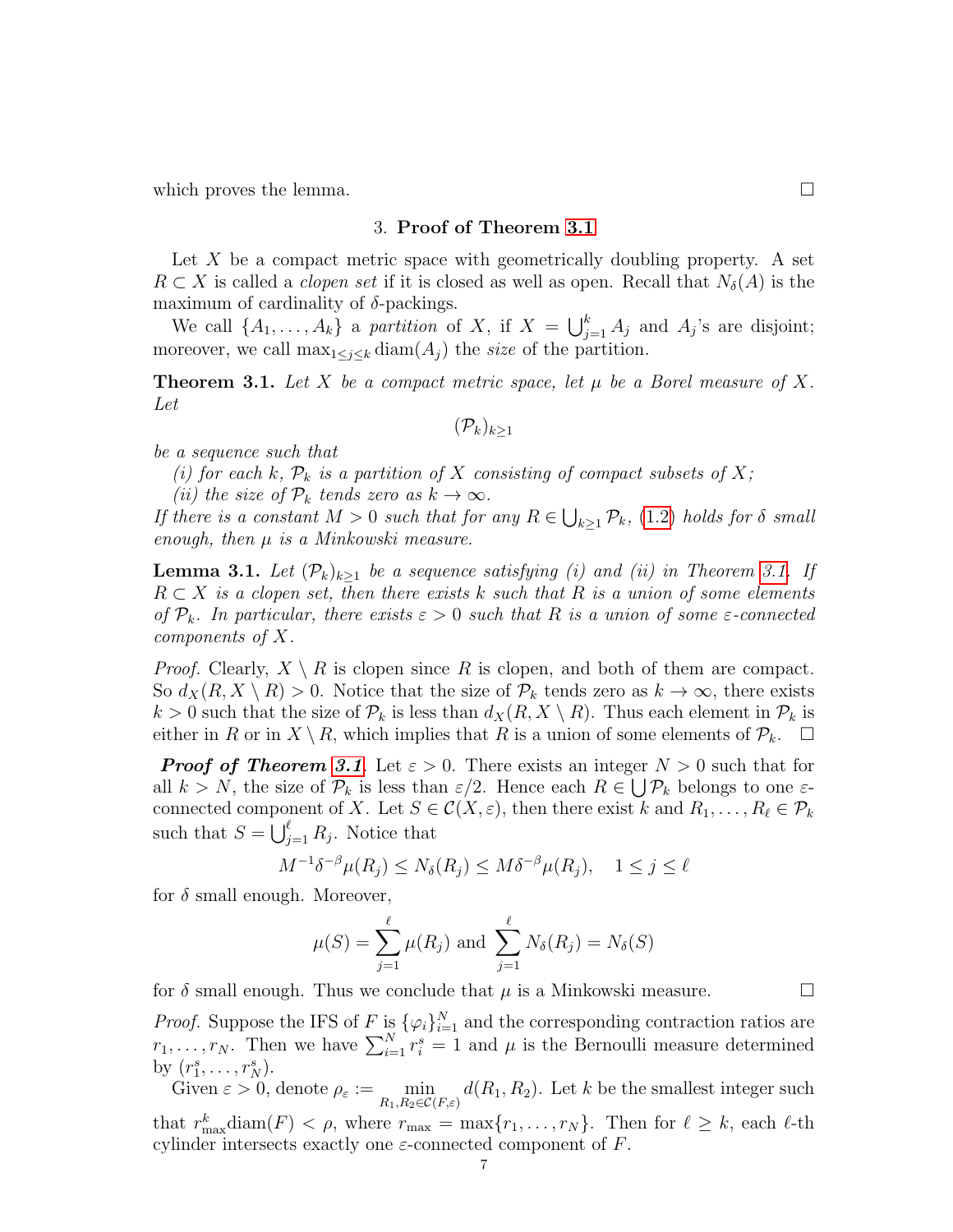Now let  $\delta < \rho_{\varepsilon}$  small. Define  $\mathcal{U} = \{ \varphi_{\sigma}(F) : \text{ where } \sigma = \sigma_1 \dots \sigma_\ell \text{ with } r_{\sigma_1 \dots \sigma_\ell} \leq$ δ but  $r_{\sigma_1...\sigma_{\ell-1}} > \delta$ . Let  $R \in \mathcal{C}(F,\varepsilon)$  and write  $R := \bigcup_{i=1}^t C_i$ , where  $C_i \in \mathcal{U}$ . It is easy to see that  $\text{diam}(C_i) \approx \delta, 1 \leq i \leq t$ . Since F satisfying OSC, say, U is the open set of the OSC, we see that  $\varphi_{\sigma}(U)$  contains an open ball. By a volume argument there exists a constant  $C > 0$  such that

$$
Ct < N_\delta(R) \le 2^d t.
$$

By the OSC condition again, we have

$$
\frac{t\delta^s}{r_{\max}^s} < \mu(R) = \sum_{i=1}^t \mu(C_i) \le t\delta^s.
$$

Therefore,  $N_{\delta}(R)\delta^s \simeq \mu(R)$  and we finish the proof.

We close this section with an example of compact metric space which is not geometrically doubling.

**Example 3.2.** Let  $X_n = \{1, ..., n\}$ , and  $X = \prod_{n=1}^{\infty} X_n$ . For  $\mathbf{x} = (x_k)_{k \geq 1}$ ,  $\mathbf{y} =$  $(y_k)_{k\geq 1} \in X$ , we define  $d_X(\mathbf{x}, \mathbf{y}) = 2^{-|\mathbf{x}\wedge \mathbf{y}|}$ , where  $|\mathbf{x}\wedge \mathbf{y}|$  denotes the length of the maximal common prefix of **x** and **y**. Then  $(X, d_X)$  is compact, but it is not geometrically doubling.

# 4. Proof of Theorem [1.2](#page-2-0)

Two metric spaces  $(X, d_X)$  and  $(Y, d_Y)$  are said to be Lipschitz equivalent, denoted by  $(X, d_X) \sim (Y, d_Y)$ , if there exists a bijection  $f: X \to Y$  and a constant  $C > 0$ such that

$$
C^{-1}d_X(x, y) \le d_Y(f(x), f(y)) \le Cd_X(x, y)
$$
, for all  $x, y \in X$ ;

in this case, we call  $f$  a  $bi-Lipschitz$  map.

We start with two lemmas. Let  $\delta > 0$ . Recall that  $N_{\delta}(A)$  is defined by [\(1.1\)](#page-0-0).

<span id="page-7-1"></span>**Lemma 4.1.** Let X and Y be two doubling spaces, and let  $f : X \rightarrow Y$  be a bi-Lipschitz map. Then there exists a constant  $C > 0$  such that for any  $\delta > 0$ ,

(4.1) 
$$
C^{-1}N_{\delta}(X) \leq N_{\delta}(Y) \leq CN_{\delta}(X).
$$

*Proof.* Let  $C_1$  be a Lipschitz constant of f. For  $r > 0$  and  $x \in X$ , we have

<span id="page-7-0"></span>
$$
B_{C_1^{-1}r}(f(x)) \subset f(B_r(x)),
$$

and it follows that  $N_{\delta}(X) \leq N_{C_1^{-1}\delta}(Y)$ .

Since Y is a doubling space, there exists a constant  $C_2 > 0$  such that for any  $y \in Y$  and  $r > 0$ ,  $B(y, r)$  contains at most  $C_2$  disjoint balls of radius  $C_1^{-1}r/3$ .

Let  $\mathcal{P}_1 = \{B(x_1, C_1^{-1}\delta), \ldots, B(x_k, C_1^{-1}\delta)\}\$  be a  $C_1^{-1}\delta$ -packing of Y such that  $k =$  $N_{C_1^{-1}\delta}(Y)$ , let  $\mathcal{P}_2 = \{B(y_1,\delta),\ldots,B(y_\ell,\delta)\}\$ be a  $\delta$ -packing of Y such that  $\ell =$  $N_{\delta}(Y)$ . Then for any  $x_j$ , there exists  $y_i$  such that  $d_Y(x_j, y_i) \leq 2\delta$ . Let  $\mathcal{P}_3 =$  ${B(y_1, 3\delta), \ldots, B(y_\ell, 3\delta)}$ , then  $\bigcup \mathcal{P}_1 \subset \bigcup \mathcal{P}_3$ . Therefore,

(4.2) 
$$
N_{C_1^{-1}\delta}(Y) = k \le C_2 \ell = C_2 N_{\delta}(Y).
$$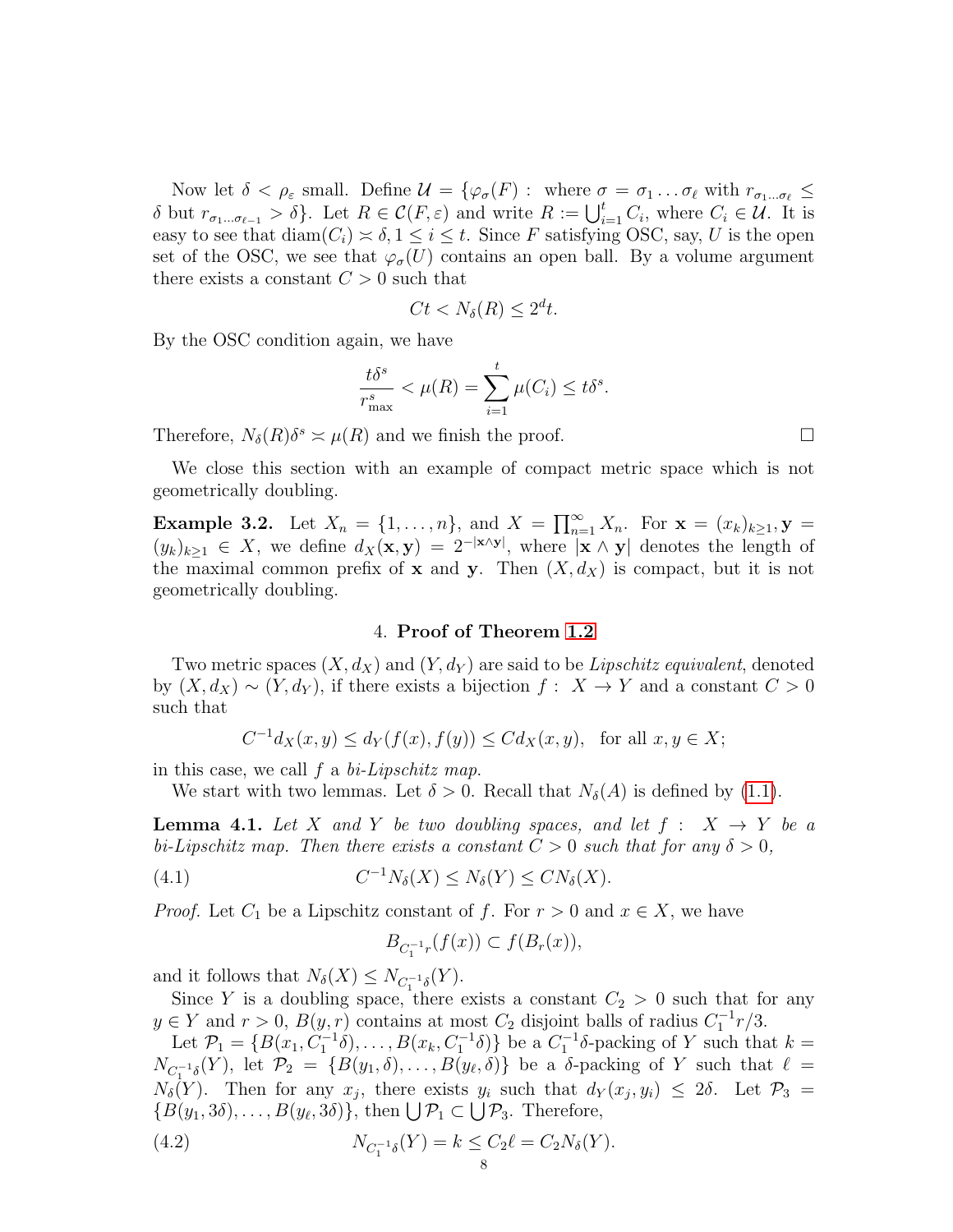This proves the first inequality of [\(4.1\)](#page-7-0). By symmetry, we have the second inequality.  $\Box$ 

<span id="page-8-0"></span>**Lemma 4.2.** Let X and Y be two compact metric spaces. Let  $f : X \rightarrow Y$  be a continuous map. Let S be an  $\varepsilon$ -connected component of X. Then there exist  $\varepsilon' > 0$ such that  $f(S)$  is a union of some  $\varepsilon'$ -connected components of Y.

*Proof.* Let P be a partition of X such that each element of P is an  $\varepsilon$ -connected component, so  $S \in \mathcal{P}$  and it is a clopen set in X. It is easy to see that  $f(\mathcal{P})$ is a partition of Y and  $f(S)$  is also clopen. Notice that  $d_Y(f(S), Y \setminus f(S)) > 0$ , by Lemma [3.1,](#page-6-1)  $f(S)$  is a union of  $\varepsilon'$ -connected components of Y if we take  $\varepsilon'$  <  $d_Y(f(S), Y \setminus f(S))/2.$ 

<span id="page-8-4"></span>**Theorem 4.1.** Let X and Y be two compact doubling spaces. Assume that X and Y have Minkowski measures  $\mu_X$  and  $\mu_Y$ , respectively. Let  $f : X \to Y$  be a bi-Lipschitz map. Then there exists  $\zeta > 0$ , such that, for any  $\epsilon$ -connected component S of X, it holds that

$$
\mu_Y(f(S)) \le \zeta \mu_X(S).
$$

*Proof.* Let  $S \in \mathcal{C}(X, \varepsilon)$ . First, by Lemma [4.2,](#page-8-0) we have

(4.4) 
$$
f(S) = \bigcup_{j=1}^{q} R_j,
$$

where  $R_j \in \mathcal{C}(Y, \varepsilon')$ .

Let  $\beta$  be the common value of the box dimension of E and F. Take  $\delta$  small so that [\(1.2\)](#page-1-1) holds for S as well as  $R_1, \ldots, R_q$ .

<span id="page-8-1"></span>Since f is bi-Lipschitz, by Lemma [4.1,](#page-7-1) there exists a constant  $C_1 > 0$  such that

(4.5) 
$$
N_{\delta}(S) \geq C_1^{-1} N_{\delta} \left( \bigcup_{j=1}^q R_j \right).
$$

Moreover,  $\mu_X$  and  $\mu_Y$  are Minkowski measures, there exists a constant  $C_2 > 0$  such that

(4.6) 
$$
N_{\delta}(S) \leq C_2 \mu_X(S) \delta^{-\beta}
$$

and

(4.7) 
$$
N_{\delta}\left(\bigcup_{j=1}^{q} R_{j}\right) \geq C_{2}^{-1} \delta^{-\beta} \mu_{Y}\left(\bigcup_{j=1}^{q} R_{j}\right).
$$

Combining  $(4.5)$ ,  $(4.6)$  and  $(4.7)$ , we obtain

<span id="page-8-3"></span><span id="page-8-2"></span>
$$
\mu_Y \left( \bigcup_{j=1}^q R_j \right) \leq C_1 C_2^2 \mu_X(S).
$$

The theorem is proved.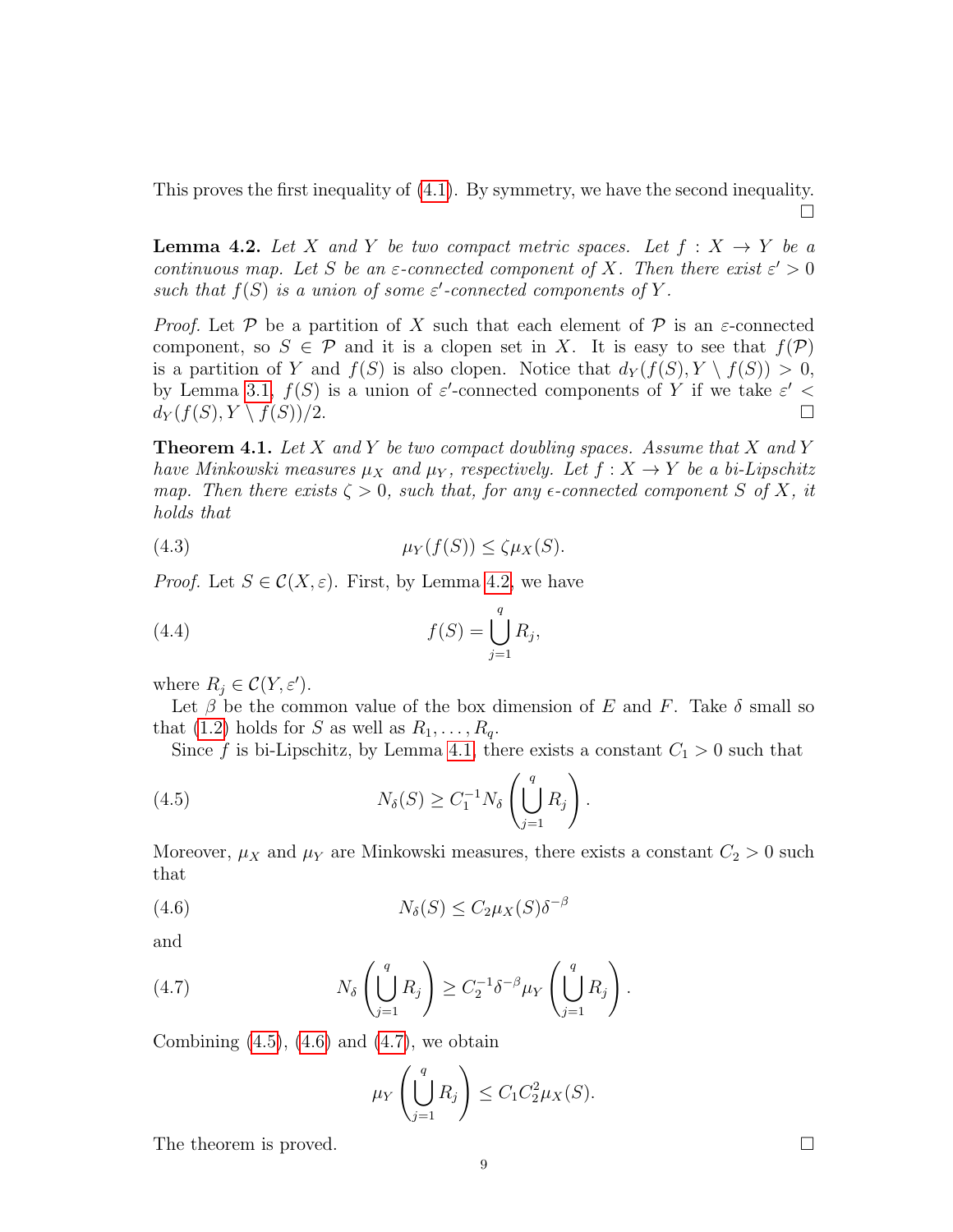**Proof of Theorem [1.2.](#page-2-0)** According to Lemma [2.2,](#page-4-2) the Borel algebra on X can be generated by

$$
\mathcal{F} = \bigcup_{k \ge 1} \mathcal{C}(X, 1/k),
$$

Then by Theorem [4.1](#page-8-4) and changing the role of X and Y, we obtain the result.  $\square$ 

# 5. Minkowski measure of self-similar sets with OSC

An IFS  $\{\varphi_j\}_{j=1}^N$  is said to satisfy the *open set condition* (OSC), if there is a bounded nonempty open set  $U \subset \mathbb{R}^d$  such that for any  $1 \leq i \leq N$ ,  $\varphi_i(U) \subset U$ and  $\varphi_i(U) \cap \varphi_j(U) = \emptyset$  for  $1 \leq i \neq j \leq N$ . Let E be the invariant set of an IFS  $\{\varphi_j\}_{j=1}^N$ . For each  $\sigma \in \{1,\ldots,N\}^k$ ,  $\varphi_\sigma(E)$  is called a k-th cylinder of E. Let  $\mathcal{H}^s$  be the s-dimensional Hausdorff measure.

<span id="page-9-0"></span>**Theorem 5.1.** Let  $F \subset \mathbb{R}^d$  be a self-similar set satisfying the OSC. Let  $s = \dim_H F$ . Then  $\mu = \mathcal{H}^s|_F$  is a Minkowski measure of F.

*Proof.* Let F be a self-similar set generating by the IFS  $\{\varphi_i\}_{i=1}^N$ . Denote the contraction ratio of  $\varphi_i$  by  $r_i$ . Then  $s = \dim_H F$  satisfies  $\sum_{i=1}^N r_i^s = 1$ , and  $\mu$  is the Bernoulli measure determined by the probability weight  $(r_1^s, \ldots, r_N^s)$ .

Given  $\varepsilon > 0$ , denote  $\rho_{\varepsilon} := \min_{R_1, R_2 \in \mathcal{C}(F, \varepsilon)} d(R_1, R_2)$ . Let k be the smallest integer such that  $r_{\text{max}}^k$  diam $(F) < \rho_{\varepsilon}$ , where  $r_{\text{max}} = \max\{r_1, \ldots, r_N\}$ . Then for any  $\ell \geq k$ , each  $\ell$ -th cylinder intersects exactly one  $\varepsilon$ -connected component of F.

Pick  $\delta < \rho_{\varepsilon}$ . Define

 $\mathcal{J} = \{\sigma : \text{ where } \sigma = \sigma_1 \dots \sigma_\ell \text{ with } r_{\sigma_1...\sigma_\ell} \leq \delta \text{ but } r_{\sigma_1...\sigma_{\ell-1}} > \delta \}.$ 

Let  $R \in \mathcal{C}(F,\varepsilon)$  and write  $R := \bigcup_{i=1}^t D_i$ , where  $D_i \in \{\varphi_{\sigma}(F); \sigma \in \mathcal{J}\}\.$  It is easy to see that  $r_{\min}^s \delta^s \leq \mu(D_i) \leq \delta^s, 1 \leq i \leq t$ .

Since F satisfies OSC, there exists an open set U such that  $\phi_i(U)$ ,  $1 \leq i \leq N$ are disjoint and are contained in  $U$ . Let  $B_0$  be a ball contained in  $U$ . We see that  $\varphi_{\sigma}(B_0), \sigma \in \mathcal{J}$  are disjoint balls with radius no less than  $\delta r_0$ , where  $r_0$  is the radius of  $B_0$ . Clearly, there exists a constant  $C > 0$  such that  $C_t < N_{\delta}(R)$ . On the other hand, by a volume argument there exists a constant  $C' > 0$  such that  $N_{\delta}(R) < C't$ . So we have

$$
N_{\delta}(R) \asymp t.
$$
  
By the OSC condition, we have  $\mu(R) = \sum_{i=1}^{t} \mu(D_i)$ , which implies that  
 $t\delta^s r_{\min}^s < \mu(R) \le t\delta^s$ .

Therefore,  $N_{\delta}(R)\delta^s \asymp \mu(R)$  and we finish the proof.

### 6. Minkowski measure of diagonal self-affine sponges

Let  $(\Phi_1,\ldots,\Phi_d)$  be a set of basis IFS. Let D be a digit set and let  $\Phi = \Phi_{\mathcal{D}}$  be a diagonal IFS. Let  $\Lambda_{\Phi}$  be the attractor of  $\Phi$ . In this section, we always assume that  $\Lambda_{\Phi}$  satisfies the coordinate ordering condition as well as the neat projection condition. Our goal is to show that the Bernoulli measure  $\mu$  defined in [\(1.5\)](#page-4-0) is a Minkowski measrue of  $\Lambda_{\Phi}$ .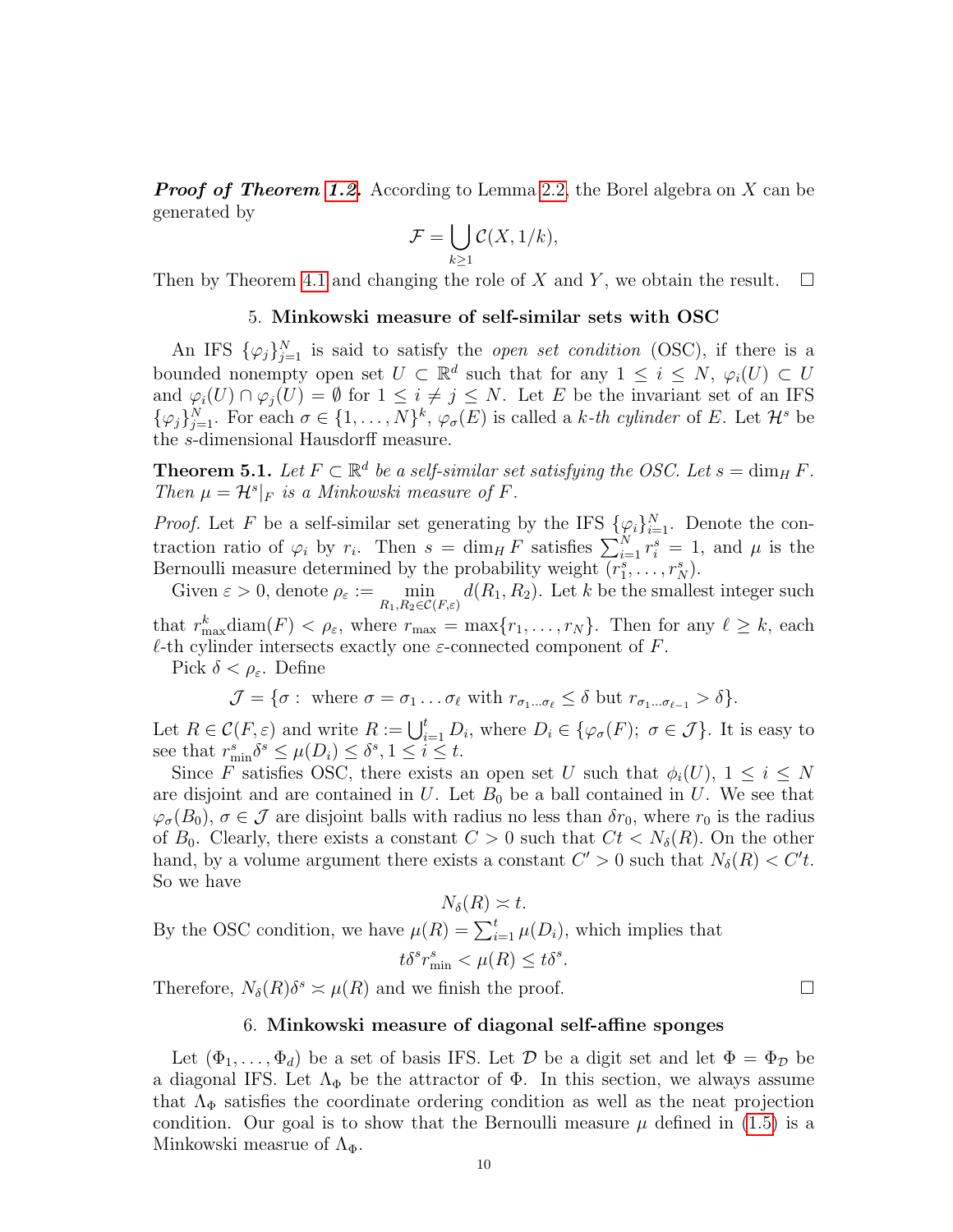Recall that  $\pi_j : \mathbb{R}^d \to \mathbb{R}^j$  is the projection to the first j coordinates, that is,  $\pi_j(x_1,\ldots,x_d)=(x_1,\ldots,x_j)$ . Denote  $\Lambda_j=\pi_j(\Lambda)$ , which is the limit set of the IFS  $\Phi_{\{1,\dots,j\}}$ , see [\(1.4\)](#page-3-1). For  $\mathbf{f} = (f_1, \dots, f_j) \in \Phi_{\{1,\dots,j\}}$ , define

$$
p_{\mathbf{f}} = \prod_{k=1}^{j} (f'_k)^{\beta_k}.
$$

Let  $\mu_j$  be the Bernoulli measure on  $\Lambda_j$  defined by the weight  $(p_f)_{f \in \Phi_{\{1,\dots,j\}}}$ . Especially,  $\mu_d$  is the measure  $\mu$  in Theorem [1.3.](#page-4-3)

For  $\omega = \omega_1 \dots \omega_k$ , we define  $\phi_\omega(z) = \phi_{\omega_1} \circ \dots \circ \phi_{\omega_k}(z)$  and call  $\phi_\omega([0,1]^d)$  a k-th basic pillar of  $\Lambda_{\Phi}$ . We will use  $S(C)$  to denote the shortest side of a basic pillar C.

**Remark 6.1.** Let C and C' be two basic pillar of  $\Lambda_{\Phi}$  of rank k, and  $\nu$  be a Bernoulli measure of  $\Lambda_{\Phi}$ . Then  $\nu(C \cap C') = 0$  is always true. See for instance [\[35\]](#page-14-1).

Two quantities A and B are said to be *comparable*, and denoted by  $A \approx B$ , if there exists a constant  $c > 0$  such that  $c^{-1} \leq B/A \leq c$ . For simplicity, we denote  $\mu(R)\delta^{-\beta} \asymp N_{\delta}(R)$  if [\(1.2\)](#page-1-1) holds.

According to [\(1.3\)](#page-3-2), we denote

$$
r_* := \min\{|\phi'_{\mathbf{a},d}|; \ \mathbf{a} \in \mathcal{D}\} \ \text{and} \ r^* := \max\{|\phi'_{\mathbf{a},1}|; \ \mathbf{a} \in \mathcal{D}\}.
$$

**Proof of Theorem [1.3.](#page-4-3)** We shall prove by induction on  $j$  that

- (i) dim<sub>B</sub>  $\Lambda_j = \sum_{k=1}^j \beta_k := \alpha_j;$
- (ii) for any basic pillar C of  $\Lambda_j$ , and  $\delta < S(C)$ ,

$$
N_{\delta}(C) \asymp \mu_j(C) \delta^{-\alpha_j}.
$$

(iii)  $\mu_j$  is a Minkowski measure of  $\Lambda_j$ .

If  $j = 1, \Lambda_1$  is a one-dimensional self-similar set satisfying the open set condition, hence  $\beta_1$  is the Hausdorff dimension and box dimension of  $\Lambda_1$ . Moreover,  $\mu_1$  is a multiple of the Hausdorff measure of  $\Lambda_1$  and it is a Minkowski measure of  $\Lambda_1$ . It is an easy matter to show that (ii) holds. So (i)-(iii) holds for  $j = 1$ .

Now suppose that (i)-(iii) holds for all  $j < d$ . Especially we have  $\dim_B \Lambda_{d-1} =$  $\sum_{k=1}^{d-1} \beta_k := \alpha_{d-1}$  and  $\mu_{d-1}$  is a Minkowski measure of  $\Lambda_{d-1}$ , and

$$
N_{\delta}(C) \asymp \mu_{d-1}(C) \delta^{-\alpha_{d-1}}
$$

for any basic pillar C of  $\Lambda_{d-1}$ .

First, we show that item (ii) holds. Let C be a basic pillar of  $\Lambda_d = \Lambda_{\Phi}$ . We will discuss it in two case.

Case 1.  $S(C) < \delta/r^*$ .

In this case, we have  $N_{\delta}(C) \simeq N_{\delta}(\pi_{d-1}(C))$ . Denote  $C' = \pi_{d-1}(C)$ , then  $C'$  is a basic pillar of  $\Lambda_{d-1}$ . By induction hypothesis, we have

$$
N_{\delta}(C') \simeq \mu_{d-1}(C')\delta^{-\alpha_{d-1}}.
$$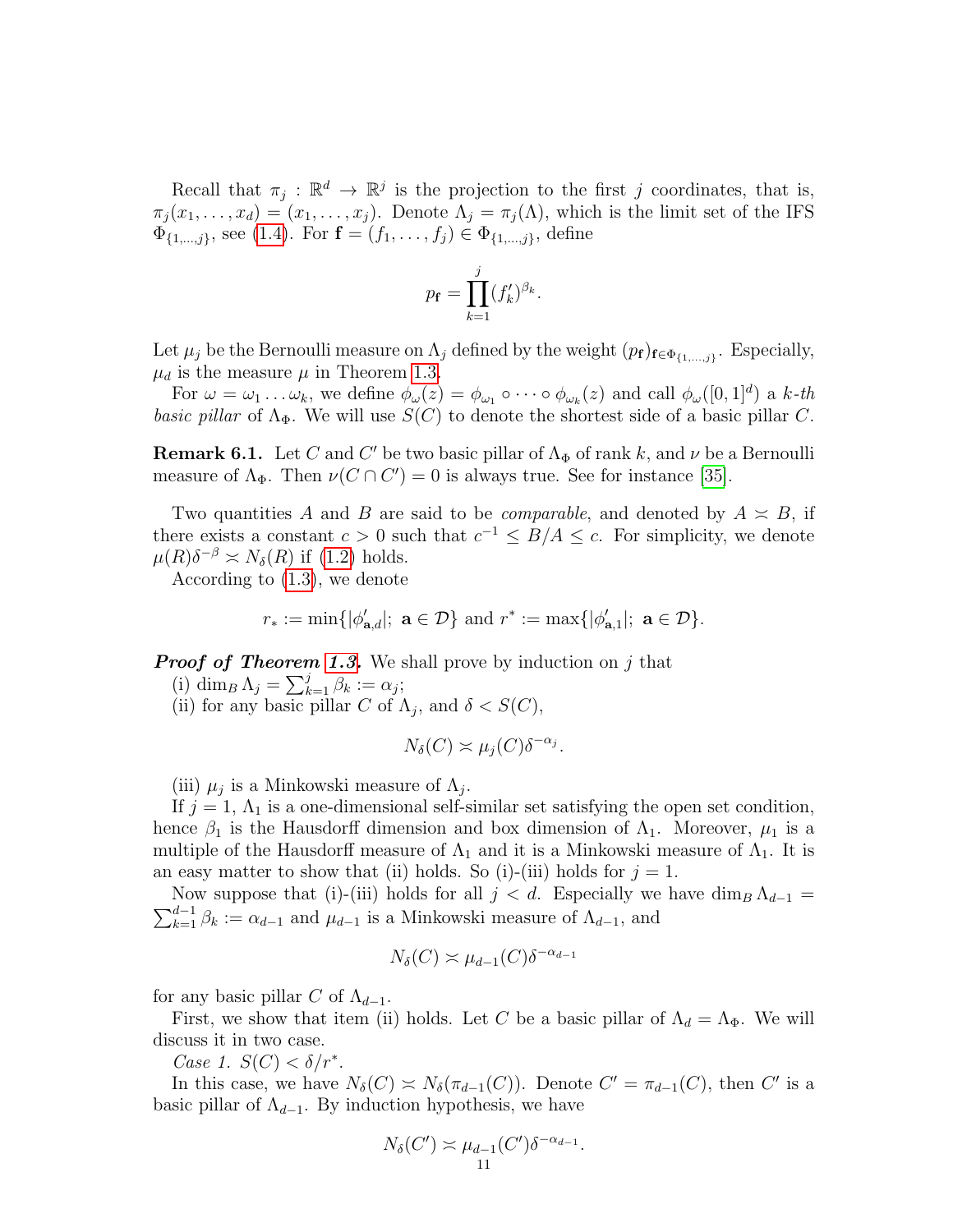Write  $C = \prod_{k=1}^{d} f_k([0, 1])$ , then  $\delta < S(C) = f'_d < \delta/r_*$ . It follows that

<span id="page-11-0"></span>(6.1)  
\n
$$
N_{\delta}(C) \simeq \mu_{d-1}(C')\delta^{-\alpha_{d-1}}
$$
\n
$$
= \prod_{k=1}^{d-1} (f'_k)^{\beta_k} \delta^{-\alpha_{d-1}}
$$
\n
$$
= \prod_{k=1}^{d} (f'_k)^{\beta_k} (f'_d)^{-\beta_d} \delta^{-\alpha_{d-1}}
$$
\n
$$
\simeq \prod_{k=1}^{d} (f'_k)^{\beta_k} \delta^{-\beta_d} \delta^{-\alpha_{d-1}}
$$
\n
$$
= \mu(C)\delta^{-\alpha_d},
$$

which verifies (ii) in this case.

Case 2. The general case.

Let  $\mathcal{V}_{\delta}$  be the collection of basic pillars H such that  $S(H) \leq \delta$  but  $S(H') > \delta$ where H' is the parent of H. Then  $\mathcal{V}_{\delta}$  is a covering of  $\Lambda_d$ , and the elements in  $\mathcal{V}_{\delta}$ have disjoint interiors. These two properties guarantee that

(6.2) 
$$
N_{\delta}(C) \simeq \sum_{H \in \mathcal{V}_{\delta} \text{ and } H \subset C} N_{\delta}(H).
$$

This together with [\(6.1\)](#page-11-0) imply that

$$
N_{\delta}(C) \asymp \sum_{H \in \mathcal{V}_{\delta} \text{ and } H \subset C} \mu(H) \delta^{-\alpha_d} = \mu(C) \delta^{-\alpha_d}.
$$

This proves item (ii).

As a consequence of (ii), we have  $N_{\delta}(\Lambda_d) \simeq \delta^{-\alpha_d}$ , which verifies item (i).

Let R be an  $\epsilon$ -connected component of  $\Lambda_d$ . We choose k large such that a basic pillar C of rank k is either a subset of R, or is disjoint with R. Hence, for  $\delta < \epsilon/4$ , we have

$$
N_{\delta}(R) \geq \sum_{C \subset R \text{ and } \text{rank}(C) = k} N_{\delta}(C)
$$
  
 
$$
\geq \sum_{C \subset R \text{ and } \text{rank}(C) = k} \mu(C) \delta^{-\alpha_d}
$$
  
 
$$
\asymp \mu(R) \delta^{-\alpha_d},
$$

which verifies that  $\mu$  is a Minkowski measure of  $\Lambda_d$ . The theorem is proved.  $\Box$ 

## 7. Minkowski measures of symbolic spaces

Let  $\mathcal{D} \in \mathbb{Z}^2$  be a finite set and denote  $N := \# \mathcal{D}$ . We will write an element in  $\mathcal{D}^{\infty}$ as  $(\mathbf{x}, \mathbf{y}) = ((x_i)_{i \geq 1}, (y_i)_{i \geq 1})$ , where  $(x_i, y_i) \in \mathcal{D}$ . For two words **x** and **i**, we denote  $\mathbf{x} \triangleleft \mathbf{i}$  if  $\mathbf{x}$  is a prefix of **i**. For  $(\mathbf{x}, \mathbf{y}) \in \mathcal{D}^k$ , we call

(7.1) 
$$
[\mathbf{x}, \mathbf{y}] = \{ (\mathbf{i}, \mathbf{j}) \in \mathcal{D}^{\infty}; \ \mathbf{x} \lhd \mathbf{i}, \mathbf{y} \lhd \mathbf{j} \}
$$

a cylinder of rank k. Denote  $N := #\mathcal{D}$ . Let  $\mu$  be the measure on  $\mathcal{D}^{\infty}$  such that for any cylinder  $[\mathbf{x}, \mathbf{y}]$  of rank k,

$$
\mu([\mathbf{x}, \mathbf{y}]) = 1/N^k,
$$

and we call it the *uniform Bernoulli measure* of  $\mathcal{D}^{\infty}$ .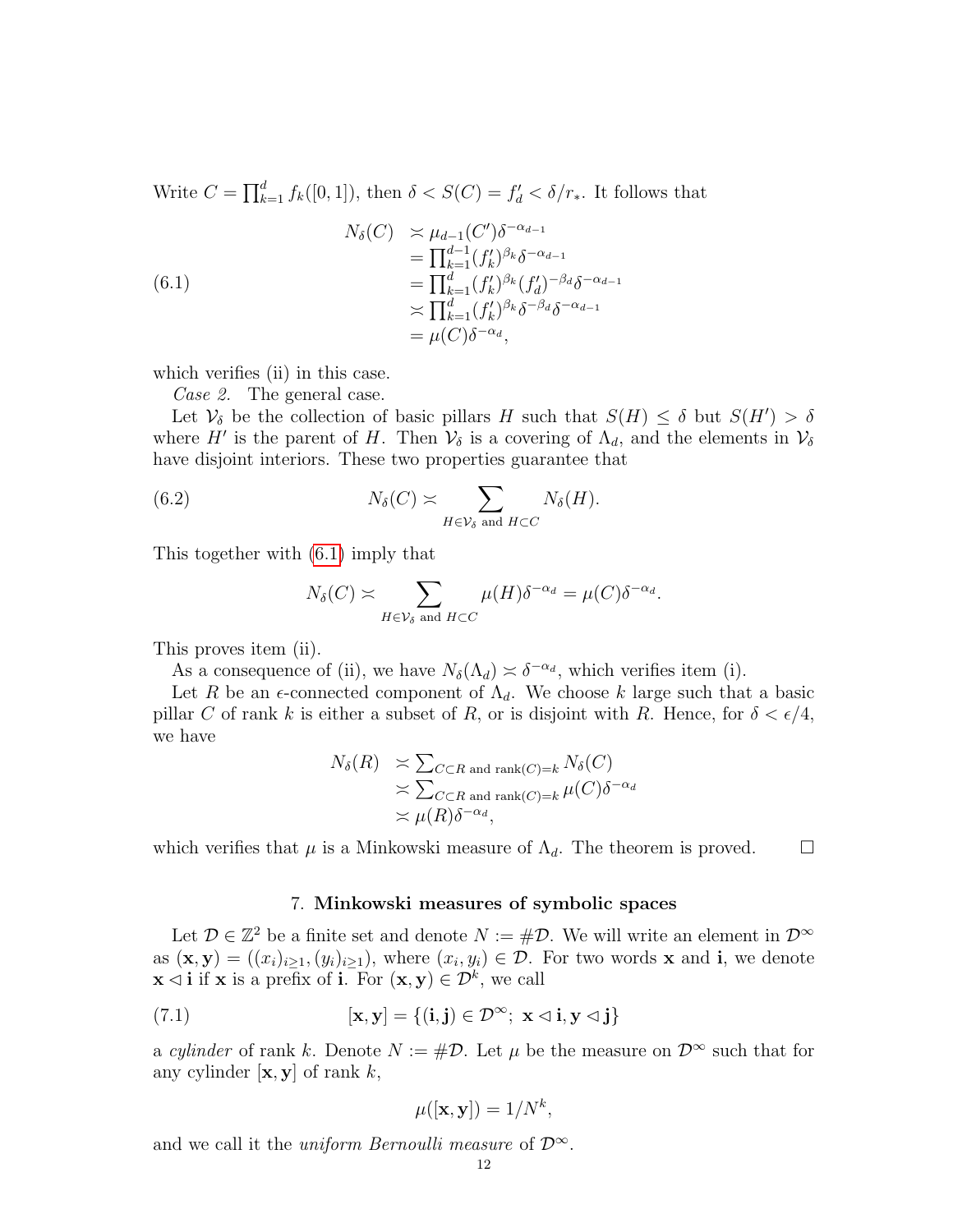## 7.1. Full-symbolic space.

<span id="page-12-0"></span>Let  $\Sigma$  be a finite set, and let  $0 < \xi < 1$ . Let  $d_{\xi}$  be the metric on  $\Sigma^{\infty}$  defined by

(7.2) 
$$
d_{\xi}(\mathbf{i}, \mathbf{j}) = \xi^{|\mathbf{i}\wedge\mathbf{j}|}, \quad \mathbf{i}, \mathbf{j} \in \Sigma^{\infty},
$$

where  $i \wedge j$  denote the maximal common prefix of i and j, and  $|W|$  denote the length of a finite word  $W$ .

Let  $2 \leq m \leq n$  be two integers. The metric  $\lambda$  on  $\mathcal{D}^{\infty}$  is defined as

(7.3) 
$$
\lambda((\mathbf{x}, \mathbf{y}), (\mathbf{x}', \mathbf{y}')) = \max\{d_{1/n}(\mathbf{x}, \mathbf{x}'), d_{1/m}(\mathbf{y}, \mathbf{y}')\}.
$$

We call  $(\mathcal{D}^{\infty}, \lambda)$  the *full-symbolic space* with the parameter  $(n, m, \mathcal{D})$ . This symbolic space has been used in many works to study the Bedford-McMullen carpets, for example, [\[27\]](#page-14-2) on dimensions, [\[16,](#page-13-10)[19\]](#page-14-7) on multi-fractal analysis, and [\[41\]](#page-14-8) on Lipschitz classification.

It is seen that a cylinder of rank k of the full-symbolic space is a clopen set, and any two cylinders of rank k have positive distance. Hence,  $(\mathcal{D}^{\infty}, \lambda)$  is always totally disconnected.

## 7.2. Half-symbolic space.

To study the Lipschitz classification of Bedford-McMullen carpets, [\[41\]](#page-14-8) introduces a quasi-metric  $\rho$  on  $\mathcal{D}^{\infty}$  as following: Assume that

$$
\mathcal{D}^{\infty} \subset \mathbb{Z} \times \{0, 1, \ldots, m-1\}.
$$

For  $(\mathbf{x}, \mathbf{y}), (\mathbf{x}', \mathbf{y}') \in \mathcal{D}^{\infty}$ , set

(7.4) 
$$
\rho((\mathbf{x}, \mathbf{y}), (\mathbf{x}', \mathbf{y}')) = \max\{d_{1/n}(\mathbf{x}, \mathbf{x}'), r_{1/m}(\mathbf{y}, \mathbf{y}')\},\
$$

where  $d_{1/n}$  is defined by [\(7.2\)](#page-12-0) and

$$
r_{1/m}(\mathbf{y}, \mathbf{y}') = \left| \sum_{i=1}^{\infty} \frac{y_i}{m^i} - \sum_{i=1}^{\infty} \frac{y'_i}{m^i} \right|.
$$

If for any two distinct points  $(\mathbf{x}, \mathbf{y}), (\mathbf{x}', \mathbf{y}') \in \mathcal{D}^{\infty}$ , it holds that  $\rho((\mathbf{x}, \mathbf{y}), (\mathbf{x}', \mathbf{y}')) \neq 0$ , then we say D satisfies the non-overlapping condition; in this case  $(\mathcal{D}^{\infty}, \rho)$  is a metric space, and we call it the *half-symbolic space* with the parameter  $(n, m, D)$ . 7.3. Minkowski measure.

It is easy to show that both the full-symbolic space and half-symbolic space are doubling space.

Theorem 7.1. The uniform Bernoulli measure is a Minkowski measure of the halfsymbolic space  $(\mathcal{D}^{\infty}, \rho)$  as well as the full-symbolic space  $(\mathcal{D}^{\infty}, \lambda)$ .

Proof. We will only prove the theorem for the full-symbolic space, the proof for the half-symbolic space is very similar.

Denote  $\pi_1(x,y) = x$  and  $\pi_2(x,y) = y$  be two projections on  $\mathbb{Z}^2$ . Let  $Y = \pi_2(\mathcal{D})$ and denote  $s = #Y$ . Let  $\beta_1 = \log s / \log m$  and let  $\beta_2 > 0$  be the unique positive real number such that

$$
\sum_{\mathbf{d}\in\mathcal{D}}\left(\frac{1}{m}\right)^{\beta_1}\left(\frac{1}{n}\right)^{\beta_2}=1.
$$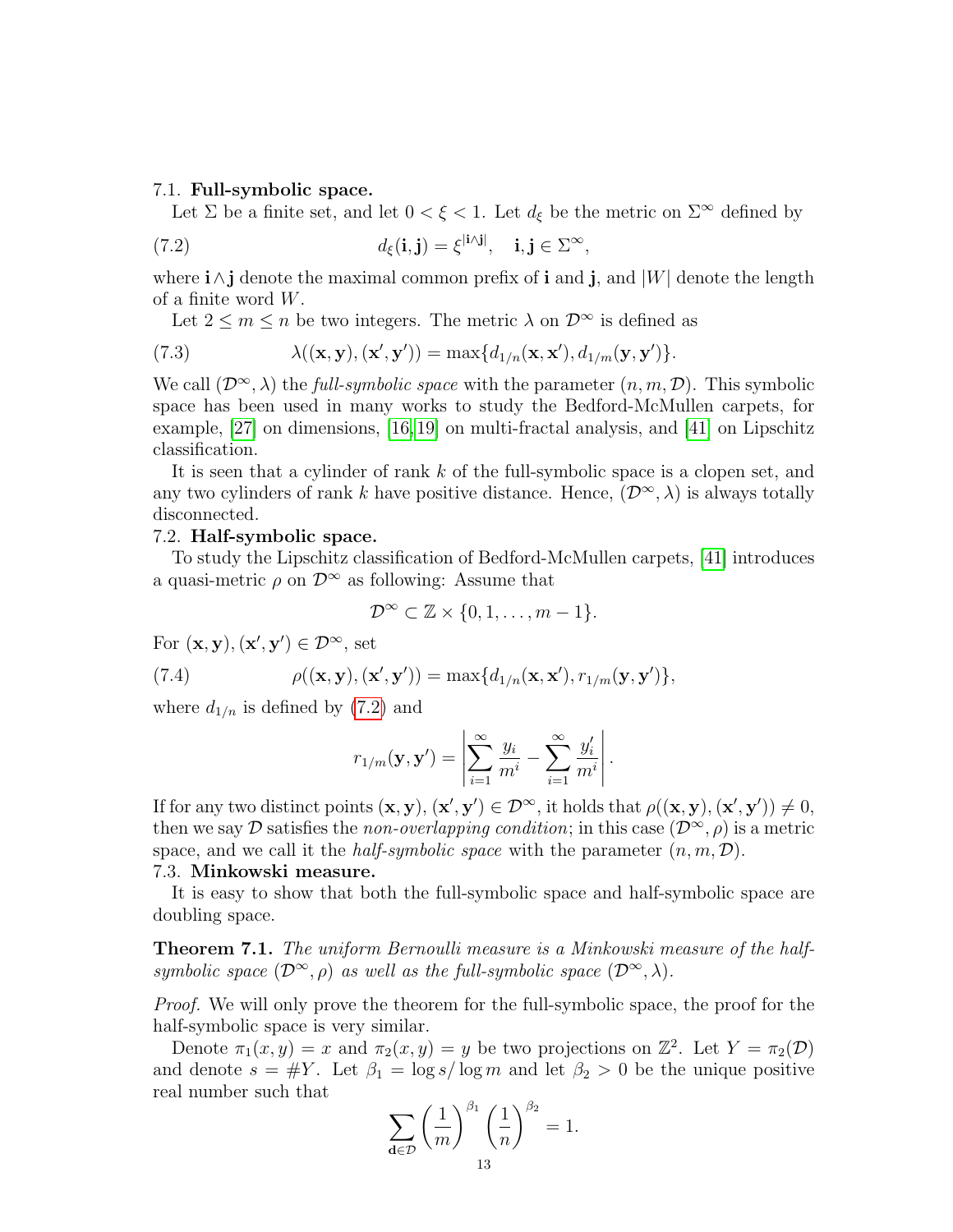Then  $\beta_2 = \log(N/s)/\log n$ . Denote

<span id="page-13-11"></span>
$$
\beta := \beta_1 + \beta_2 = \log_m s + \log_n \frac{N}{s}.
$$

Let  $\mu$  be the uniform Bernoulli measure on  $(\mathcal{D}^{\infty}, \lambda)$ . Denote  $N := \#\mathcal{D}$  and let R be a cylinder with rank  $k(k \geq 0)$ . Then  $\mu(R) = \frac{1}{N^k}$ . Similar to the proof of Theorem [1.3,](#page-4-3) one can show that for any  $\delta \leq 1/n^k$ ,

(7.5) 
$$
N_{\delta}(R \cap \mathcal{D}^{\infty}) \asymp \mu(R)\delta^{-\beta}.
$$

First, this implies that  $\dim_B \mathcal{D}^{\infty} = \beta$ .

Notice that if  $\delta < 1/n^k$ , then a ball with radius  $\delta$  can intersect at most M number of cylinders of rank k, where M is a constant depends only on  $\mathcal{D}$ , n and m. Hence, [\(7.5\)](#page-13-11) still holds if we replace R by any  $\epsilon$ -connected component of  $(\mathcal{D}^{\infty}, \lambda)$ . This proves that  $\mu_{\lambda}$  is a Minkowski measure.

## **REFERENCES**

- <span id="page-13-7"></span>[1] K. Baranski, Hausdorff dimension of the limit sets of some planar geometric constructions. Adv. Math. 210(1): 215-245, 2007.
- [2] J. Barral and M. Mensi, Gibbbs measures on self-affine Sierpiński carpets and their singularity spectrum, Ergod. Th. & Dynam. Sys., 27(5): 1419-1443, 2007.
- <span id="page-13-4"></span>[3] T. Bedford, Crinkly curves, Markov partitions and dimensions, phD Thesis, University of Warwick, 1984.
- [4] D. Cooper and T. Pignataro, On the shape of Cantor sets, J. Differential Geom., 28: 203-221, 1988.
- <span id="page-13-6"></span>[5] T. Das, D. Simmons, The Hausdorff and dynamical dimensions of self-affine sponges : a dimension gap result, Inventiones Mathematicae, 2: 1-50, 2016.
- [6] G. David and S. Semmes, Fractured fractals and broken dreams : self-similar geometry through metric and measure, Oxford Univ. Press, 1997.
- <span id="page-13-0"></span>[7] K.J. Falconer, On the Minkowski measurability of fractals, Proc. Amer. Math. Soc, 123 (1995), 1115-1124.
- [8] K. J. Falconer, The geometry of fractal sets, volume 85 of Cambridge Tracts in Mathematics. Cambridge University Press, Cambridge, 1986.
- <span id="page-13-9"></span>[9] K. J. Falconer, Fractal geometry: mathematical foundations and applications, John Wiley & Sons, 1990.
- [10] K. J. Falconer and D. T. Marsh, On the Lipschitz equivalence of Cantor sets, Mathematika, 39: 223-233, 1992.
- <span id="page-13-8"></span>[11] D. J. Feng and Y. Wang, A Class of Self-Affine Sets and Self-Affine Measures, Journal of Fourier Analysis & Applications 11.1: 107-124, 2005.
- <span id="page-13-5"></span>[12] Juha Heinonen, Lectures on analysis on metric spaces, Universititext, Springer-Verlag, New York, 2001. MR1800917.
- <span id="page-13-3"></span>[13] M. Hochman, On self-similar sets with overlaps and inverse theorems for entropy, Annals of Mathematics, 53(251): 197-201, 2012.
- <span id="page-13-1"></span>[14] J. E. Hutchinson, Fractals and self-similarity. Indiana Univ. Math. J. 30: 713-747, 1981.
- [15] K. Jiang, S.J. Wang and L.F. Xi, Lipschitz equivalence of self-similar sets with exact overlaps. Preprint, 2018.
- <span id="page-13-10"></span>[16] T. Jordan and M. Rams, Multifractal analysis for Bedford-McMullen carpets, Math. Proc. Cambridge Philos. Soc. 150: 147-156, 2011.
- <span id="page-13-2"></span>[17] R. Kenyon, Projecting the one-dimensional Sierpinski gasket, Israel Journal of Mathematics, 97(1): 221-238, 1997.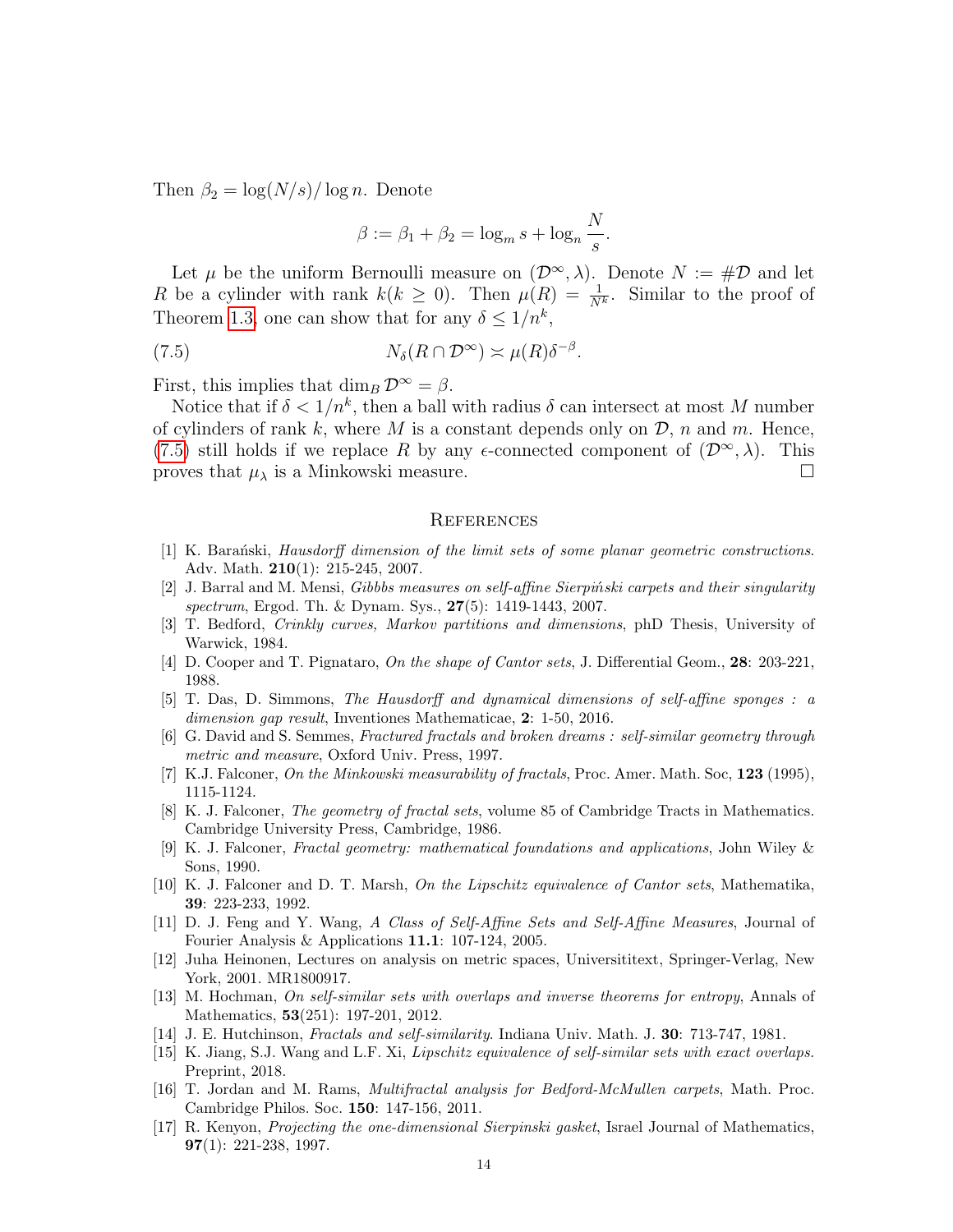- [18] R. Kenyon and Y. Peres, Measures of full dimension on affine-invariant sets, Egodic Theory and Dynamical Systems, 16: 307-323, 1996.
- <span id="page-14-7"></span>[19] J. F. King, The Singularity Spectrum for General Sierpinski Carpets. Adv. Math. 116: 1-11, 1995.
- <span id="page-14-4"></span>[20] S.P. Lalley, D. Gatzouras, Hausdorff and box dimensions of certain self-affine fractals, Indiana Univ. Math. J. 41(2): 533-568, 1992.
- <span id="page-14-0"></span>[21] M.L. Lapidus and C. Pomerance, The Riemann zata-function and the one-dimensional Weyl-Berry conjecture for fractal drums, Proc. Lond. Math. Soc, 66 (1993) 41-69.
- [22] B. M. Li, W. X. Li and J. J. Miao, *Lipschitz equivalence of McMullen sets*, Fractals,  $21(3 \&$ 4), 1350022, 11 pages, 2013.
- [23] H. Li, C. Wei, and S.Y. Wen, Doubling property of self-affine measures on carpets of Bedford and McMullen, Indiana Univ. Math. J. 65: 833-865, 2016.
- [24] Luo, Jun Jason, Self-similar sets, simple augmented trees and their Lipschitz equivalence, J. Lond. Math. Soc. (2) 99, no. 2: 428-446, 2019.
- [25] J. J. Luo and K. S. Lau, Lipschitz equivalence of self-similar sets and hyperbolic boundaries, Adv. Math., 235: 555-579, 2013.
- [26] J. M. Mackay, Assouad dimension of self-affine carpets.(English summary) Conform. Geom. Dyn. 15: 177-187, 2011.
- <span id="page-14-2"></span>[27] C. McMullen, *The Hausdorff dimension of Sierpinski carpets*. Nagoya Math. J.,  $966: 1-9$ , 1984.
- [28] J. J. Miao, L.F. Xi and Y. Xiong, *Gap sequences of McMullen sets*, Proceedings of the American Mathematical Society, 145, no. 4: 1629-1637, 2017.
- <span id="page-14-5"></span>[29] J. R. Munkres, *Topology (second edition)*, Prentice Hall, Upper Saddle River, 2000.
- [30] L. Olsen, Symbolic and geometrical local dimensions of self-affine multifractal Sierpinski ´ sponges in  $\mathbb{R}^d$ , Stochastics and Dynamics, 7 no. 1: 37-51, 2007.
- <span id="page-14-3"></span>[31] Y. Peres, The self-affine carpets of McMullen and Bedford have infinite Hausdorff measure, Math. Proc. Cambridge Philos. Soc., 116: 513-526, 1994.
- [32] H. Rao, H. J. Ruan, and Y. Wang, Lipschitz equivalence of Cantor sets and algebraic properties of contraction ratios, Trans. Amer. Math. Soc., 364: 1109-1126, 2012.
- [33] H. Rao, H. J. Ruan and L. F. Xi, *Lipschitz equivalence of self-similar sets*, C. R. Math. Acad. Sci. Paris 342, 191-196, 2006.
- [34] H. Rao, H. J. Ruan and Y. M. Yang, Gap sequence, Lipschitz equivalence and box dimension of fractal sets, Nonlinearity. 21: 1339-1347, 2008.
- <span id="page-14-1"></span>[35] H. Rao, Y. M. Yang and Y. Zhang, The bi-Lipschitz classification of Bedford-McMullen carpets (I): Invariance of multifractal spectrum and measure preserving property, Preprint [\(arXiv:2005.07451](http://arxiv.org/abs/2005.07451) [math.DS]), 2019.
- [36] H. Rao and Y. Zhang, Higher dimensional Frobenius problem and Lipschitz equivalence of Cantor sets, J. Math. Pures Appl., 104: 868-881, 2015.
- [37] H. W. Reeve, Multifractal analysis for Birkhoff averages on Lalley-Gatzouras repellers, Fundamenta Mathematicae 212 (1), 2010.
- <span id="page-14-6"></span>[38] G. T. Whyburn, Analytic Topology, New York: American Mathematical Society Colloquium Publications, 1942.
- [39] L. F. Xi and Y. Xiong, Self-similar sets with initial cubic patterns, C. R. Math. Acad. Sci. Paris 348: 15-20, 2010.
- [40] L. F. Xi and Y. Xiong, Algebraic criteria for Lipschitz equivalence of dust-like self-similar sets, Journal of the London Mathematical Society, (DOI: 10.1112/jlms.12392), 2020.
- <span id="page-14-8"></span>[41] Y. M. Yang and Yuan Zhang, Lipschitz classification of Bedford-McMullen carpets with uniform horizontal fibers, J. Math. Anal. Appl., 495(2), 2020.
- [42] Y. M. Yang and Yuan Zhang, Symbolic representations and Bi-Lipschitz classification of Bedford-McMullen carpets, Preprint 2021.